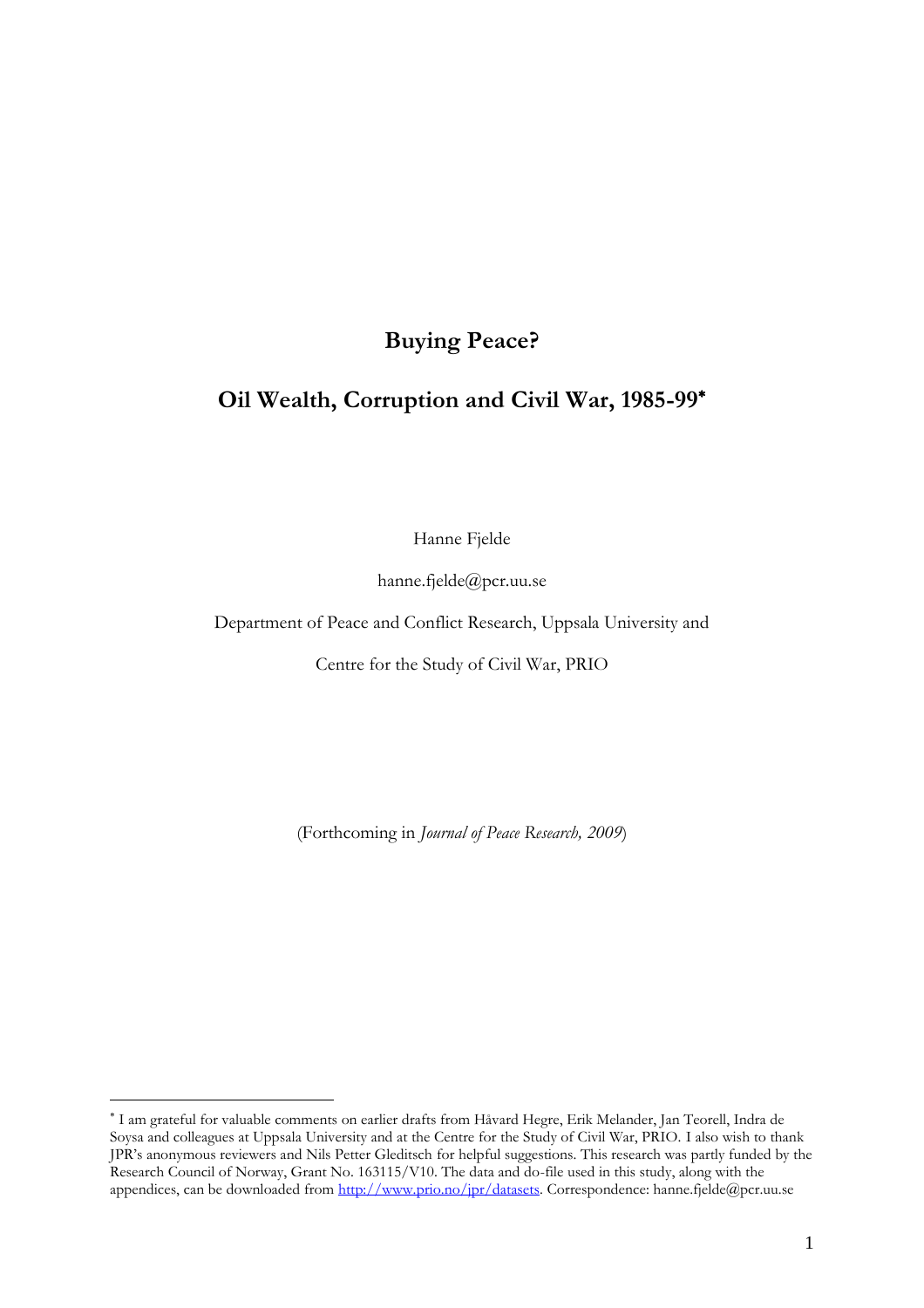#### Abstract

This article argues that contrary to received wisdom, political corruption does not necessarily aggravate the risk of civil war in oil rich states. Political corruption can be used to accommodate opposition and placate restive groups by offering private privilege in exchange for political loyalty. Since oil wealth is associated with large rents accruing in state treasuries, it provides an economic foundation for such clientelist rule. This article thus argues that oil rich governments can use political corruption to buy support from key segments of society, effectively outspending other entrepreneurs of violence. Based on a logit analysis of civil war onsets, 1985-99, the article finds support for this 'cooptation argument'. A negative and statistically significant interaction term between oil production and political corruption is consistent across different models, and robust to a number of specifications. While both variables per se increase the risk of conflict overall, higher levels of corruption seem to weaken the harmful impact of oil on the risk of civil war. This finding suggests the need for a more nuanced understanding of the relationship between natural resource wealth, governance and armed conflict. Political corruption has prolonged poverty and bred economic and political inequality in many oil-rich states, but it has also helped cement powerful alliances with a stake in the continuation of the corrupt regimes.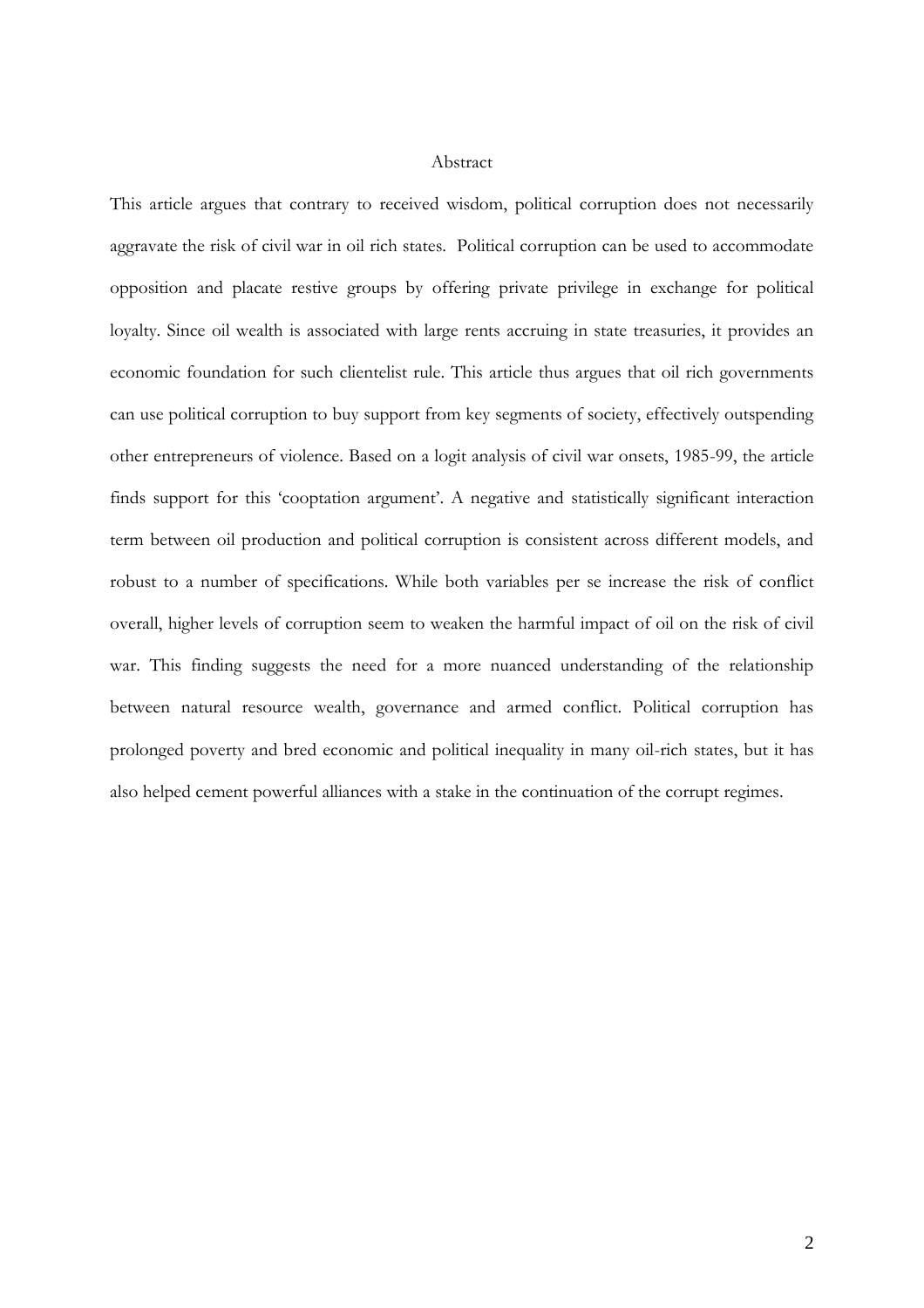#### **Introduction**

 $\overline{a}$ 

Several studies have found oil wealth to be a significant predictor of the onset of civil war (Fearon & Laitin, 2003a; Fearon, 2005; Humphreys, 2005; Ross, 2006).<sup>1</sup> The causal path, it is increasingly argued, works via weakened state capacity: with access to oil rents governments have less need for a socially intrusive state apparatus to levy taxes, and consequently undersupply the institutions necessary for managing societal peace. It is not economic constraints that inhibit these governments from implementing good policies. Instead, governance failure is the core variable in the explanations that tie oil wealth to civil war (e.g. de Soysa, 2002; Auty, 2004; Ron, 2005; Humphreys, 2005; Fearon, 2005). The policy recommendations following from these studies advocate increased fiscal transparency and monitoring by the international community in order to halt the misappropriation of public funds, reduce government discretion over oil rents and prededicate revenue to societal development (e.g. Collier & Hoeffler, 2005; Fearon, 2005; Humphreys, 2005).

However, even though political corruption and private rent-seeking is a core variable in explaining the economic stagnation that plague resource-wealthy states (e.g. Mehlum, Moene & Torvik, 2006a,b; Robinson, Torvik & Verdier, 2006; Dietz, de Soysa & Neumayer, 2006) the effect of political corruption on the risk of civil war in oil wealthy states has not yet been systematically examined. The conversion of public funds into private payoffs have prolonged poverty and bred economic inequality in many oil wealthy states, but it has also helped foster powerful alliances with a stake in the continuation of the prevailing rule (Smith, 2004). Countries such as Gabon, Libya and Saudi Arabia illustrate how oil-based rent-seeking can strengthen regimes, by extending their clientelist networks and thus placate restive groups.

This article argues that high levels of political corruption do not necessarily aggravate the risk of civil war in oil wealthy states, *ceteris paribus*. Instead, oil wealth provides the economic

<sup>&</sup>lt;sup>1</sup> For good overviews of the quantitative and qualitative literature on the link between natural resources and civil war see Ross (2004, 2006) and Lujala, Gleditsch & Gilmore (2005). For a sensitivity analysis of the association between natural resource wealth and conflict see Hegre & Sambanis (2006).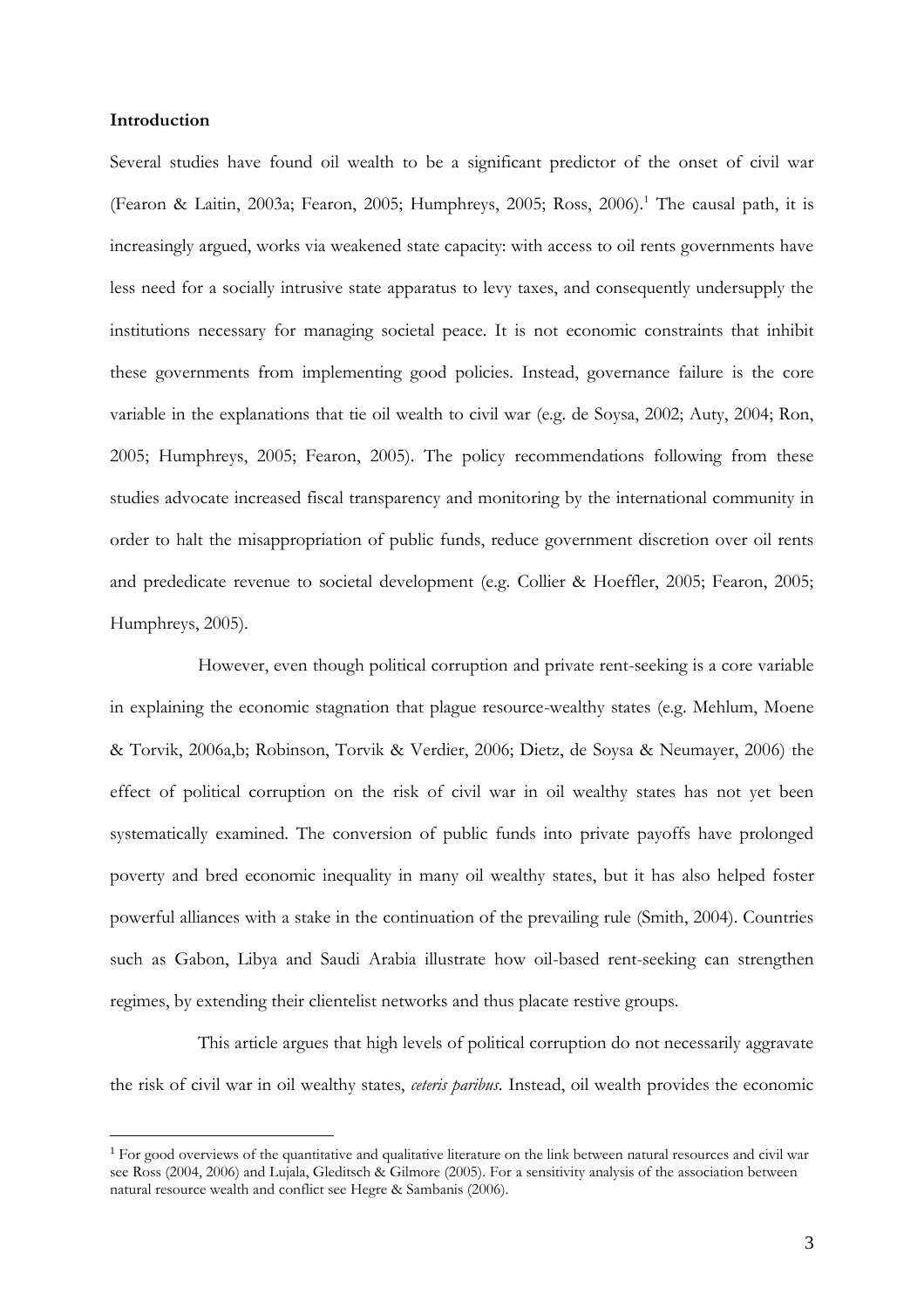base for a personal rule where elites attract political loyalty through the use of private economic inducements. Strategies of 'sharing the spoils' from the oil through off-budget and selective accommodation of private interests is likely to reduce the economic incentives to displace the government among would-be rebels. Lam & Wantchekon (2003: 5) point out that as government spending on patronage increases 'the populace is likely to find rent-seeking more efficient than political unrest as a way to induce redistribution'. Governments might thus effectively outspend other entrepreneurs of political violence. Such targeted appointment of privilege does not only create numerous stakeholders in the continuation of the current regime, but also aggravates the difficulties already inherent when it comes to coordinating efficient opposition. Corruption-based patronage might thus explain why leaders in many oil wealthy states do not face violent challenges to their authority, in spite of pursuing politics that are costly to the society as a whole.

In the following section I briefly review previous literature on the oil conflict conundrum and develop the argument that governments in oil rich states can buy peace through political corruption. After describing the data and research design, I evaluate this argument using logit regression on all internal armed conflicts from 1985 to 1999. To model the assumption that the level of corruption conditions the effect of oil wealth on armed conflict, I introduce an interaction term between oil and corruption in the models. The findings support the cooptation argument. Regressed on onsets of intrastate armed conflict, the negative and statistically significant interaction term between oil and corruption is consistent across different models and robust to a number of specifications. Both oil and corruption per se are associated with an increased risk of armed conflict, but the harmful effect of oil is found to decrease with the level of corruption. Hence, while there undoubtedly are overriding economic and social concerns why the eradication of political corruption in oil producing states should remain high on the international political agenda, efforts to undermine patronage networks might also bring about political unrest.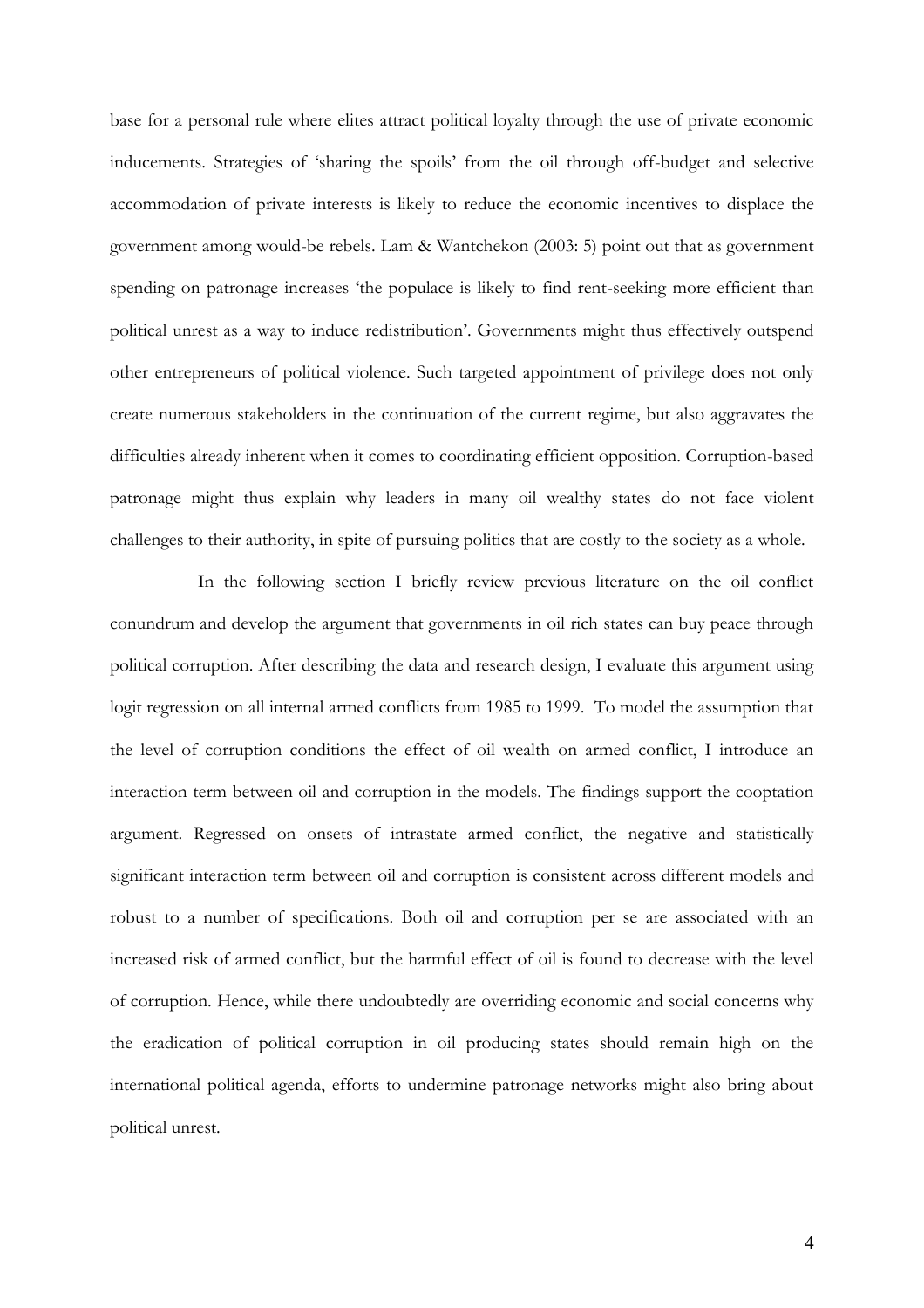#### **Oil rents, Corruption and Armed Conflict**

 $\overline{a}$ 

There is considerable empirical evidence to back up the claim that how a state earns its income influences its trajectory of development.<sup>2</sup> Economic dependence on oil is often suggested to pose particular challenges, because of the extraordinary rents attached. High economic barriers for entry, infra-structural requirements and custom all facilitate high levels of state control over oil extraction, thus securing large income for the state.<sup>3</sup> Oil rich states hence tend to be distributive states, where the primary choice facing governments concerns the distribution of rents internally (Karl, 1997; see also Wantchekon, 2002; Collier & Hoeffler, 2005, 2006).

In previous research, the mechanisms suggested to tie oil wealth to civil war work largely via policy failures in the allocation of revenue. First, oil rents are argued to lead rulers to under-invest in the state's infrastructural strength, as access to rents make them less dependent on a socially intrusive state apparatus to raise revenue through taxation (Chaudhry, 1997; Karl, 1997; Moore, 2001, 2004). Weak institutions for social control in turn hamper government capability to efficiently monitor and suppress dissent before it turns violent, thus increasing the feasibility of rebellion (Fearon & Laitin, 2003a; Fearon, 2005; Humphreys, 2005; Ross, 2006). Second, the extraordinary rents under governmental control are said to give rise to perverse incentives for private rent-seeking among political elites. The spoils associated with government positions in oil-rich states in turn heighten the prize of state capture and cause ordinary politics to deteriorate into violent struggles over appropriation of rents (e.g. Fearon & Laitin, 2003a: Fearon, 2005). Last, armed conflicts in resource rich states are held to be the end result of the unsound macro-economic policies and hampered economic growth that follow from rent-seeking

<sup>&</sup>lt;sup>2</sup> The list of troubling empirical outcomes associated with resource dependent states includes, in addition to armed conflict, poor economic performance (Sachs & Warner, 1995, 2001; Auty, 2001), failure to democratize (Karl, 1997; Lam & Wantchekon, 2003; Ross, 2001; Jensen & Wantchekon, 2004) and inefficient implementation of public policies (Karl, 1997; Auty, 2000).

<sup>&</sup>lt;sup>3</sup> Also tin, bauxite, copper and other mineral resources have the characteristics of generating high returns for the state, either through tax handles or state extraction. The arguments in this article might hence also apply to countries with such resource wealth. See Snyder & Bhavnani (2005) for a discussion of how the resource profile of the economy and the mode of extraction, influence revenue and, in turn, the capacity of the government to secure political order.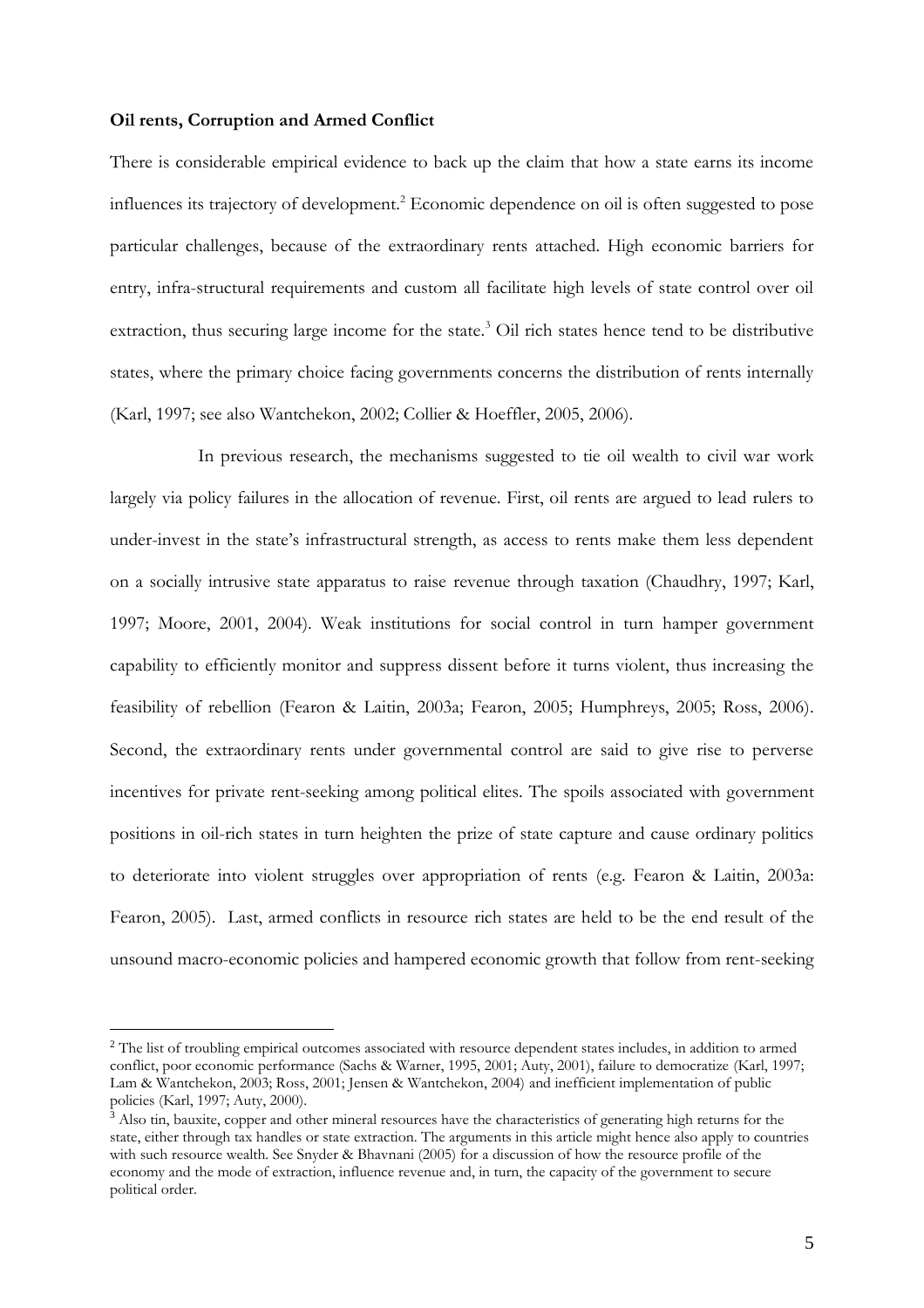on public assets and volatile government revenue (Auty, 2004; Collier & Hoeffler, 2005; Humphreys, 2005; Ross, 2006; see also Miguel, Satyanath & Sergenti, 2004).

At face value these arguments seem to imply that oil wealth drive political outcomes inevitably in the direction of instability. Still, the experience of political order varies considerably among resource-wealthy countries, and recent economic research suggests that there is considerable political leverage for determining the economic and societal consequences of a resource-dominated revenue sector (Atkinson & Hamilton, 2003; Mehlum, Moene & Torvik, 2006a,b; Robinson, Torvik & Verdier, 2006). Some recent studies have also recognized the conditional nature of the link between natural resources and armed conflict, discussing political variables that can explain the diverging experience of armed conflict among resource-wealthy states (e.g. Herbst, 2001; Humphreys, 2005; Snyder & Bhavnani, 2005; Snyder, 2006). Large-N investigations of how political factors mediate the destabilizing effect of a resource dependent economy remain sparse, however. In particular, a discussion of how government actors can use the income from oil to induce stability in the state society relationship is largely missing from the civil war literature.

This study takes one step in addressing this lacuna by examining how governments' involvement in political corruption mediates the relationship between oil wealth and the risk of armed conflict. Political corruption can be defined as transactions between public and private actors through which collective goods are illegitimately converted into private pay-offs (Heidenheimer, Johnston & LeVine, 1993). It involves high-level political officers and takes place at the formulation end of politics, where the decisions regarding public wealth are made.<sup>4</sup> Corrupt leaders use their position for the embezzlement of public funds, but commonly also misuse the extracted funds for preserving and expanding political power. Such corruption, often referred to as patronage or clientelism, is integral to many political systems where rulers base their authority on personal, reciprocal exchanges with clients. Loyalty and political obligations are exchanged for

<sup>4</sup> This sets political corruption apart from bureaucratic/petty corruption, which involves the public administration and takes place at the implementation side of politics (Amundsen, 1999).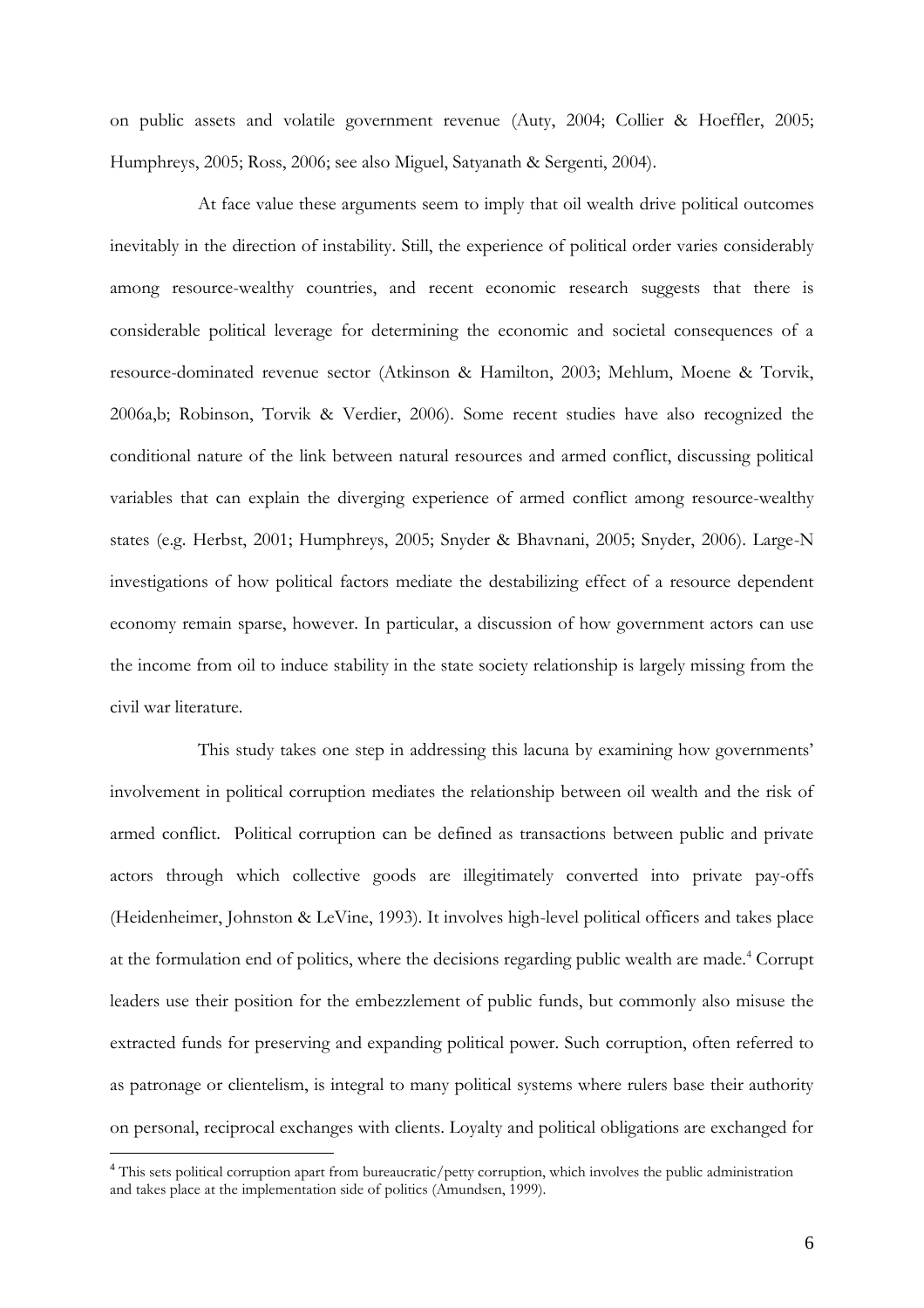material rewards (e.g. Jackson & Rosberg 1982; Bayart, Ellis & Hibou, 1999; Bratton & van de Walle, 1997; Chabal & Daloz, 1999; Herbst, 2000).

How might political corruption influence the risk of armed conflict in oil states? No study has explicitly addressed this question, but there are some plausible reasons why the conflict inducing effect of oil should be accentuated by high levels of political corruption. First, by diverting resources away from their economically optimal use and thus impeding growth (Mauro, 1995), corruption add to the level of economic grievances among marginalized groups and thus reduce the opportunity cost of violent rebellion (Le Billon, 2001, 2003).<sup>5</sup> Second, the level of political disgruntlement should be higher where oil revenue is diverted away from investment in societal welfare and converted into private payoffs. As government legitimacy dwindles, the popular support for violent change could increase. Third, uninstitutionalized and discriminatory patterns of revenue allocation make the distributional process vulnerable to factional pressures and shifting political agendas, which in turn might precipitate violent attempts to change these policies (Herbst, 2001).

What is missing in the above arguments, however, is a discussion of how such discretionary allocation of oil revenue also can induce stability in the state-society relationship by bribing important segments of society into compliance and accommodating the economic interest of key segments of the population. All rulers need the support of some groups to stay in power, and several scholars have suggested that the distribution of rents can substitute for political concessions as a way to preserve peace (Azam, 1995, 2006; Gandhi & Przeworski, 2006). Patronage politics, i.e. attracting allegiance through the provision of private, rather than public goods, allow the ruler to selectively target supporters, while expending as little of the pie as possible (Bueno de Mesquita et al., 2003, Collier & Hoeffler, 2006, see also Robinson, 2005). Such strategies of 'sharing of the spoils' create numerous stakeholders in the continuation of the prevailing order. Political corruption might thus promote political stability (Huntington, 1968;

<sup>5</sup> Le Billon (2003) provides an excellent discussion of the rival mechanisms by which political corruption could fuel the risk of armed conflict, or could buy societal peace.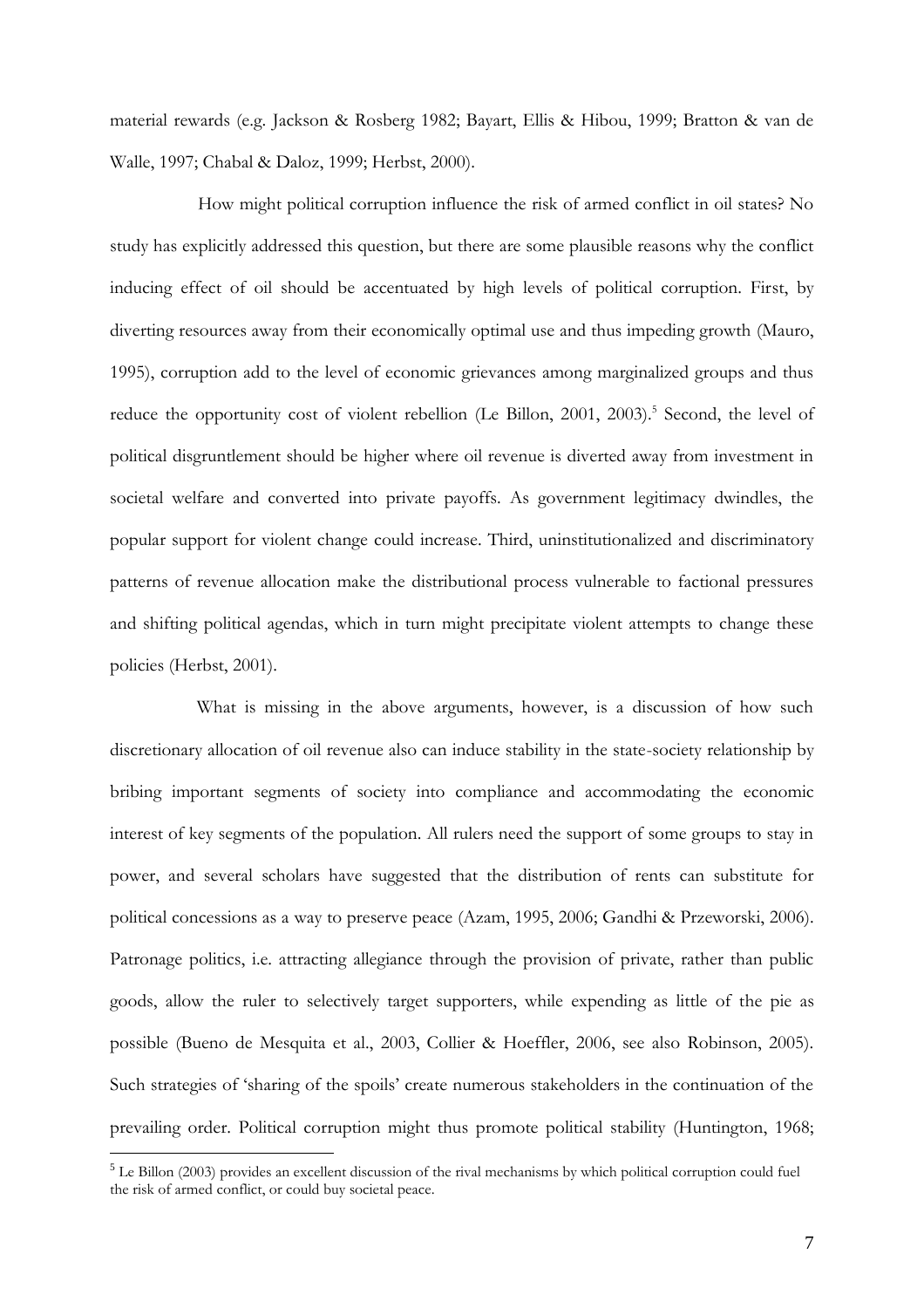Chabal & Daloz, 1999; Charap & Harm, 1999; Le Billon, 2003).

The government's economic autonomy in the context of an oil economy provides ample opportunities to offer opponents high paid jobs in the public sector; to grant construction contracts, tax exemptions or other opportunities for inappropriate rents to economic elites; to allow decentralized rent-seeking to secure the allegiance of the civil servants at lower level in the state bureaucracy; or simply buy off parliamentarians, military officers, ethnic leaders or other political entrepreneurs that could mobilize groups to challenge government authority. Such patronage politics might co-opt restive groups, attracting their loyalty in exchange for bribes (Le Billon, 2003).

In some Middle East countries, such as Syria and Saudi Arabia, this form of rentbased clientelism has above all, penetrated the military. Cronyism has ruled the staffing decisions, and the military positions have, in turn, become a key route to personal enrichment, thus creating strong personal linkages between the coercive apparatuses and the regimes they serve (Bellin, 2005). This has created military apparatuses, weakly institutionalized and carefully balanced in their tribal or religious affiliation, that derive substantial benefits from their association with the prevailing regime. This strategy not only reduces the threat of violent subversion of the regime from the military apparatus, but also creates coinciding interests between the regime in power and the repressive apparatus of the state.

Oil-rich Gabon provides another illustration of how oil wealth and institutionalized corruption have converged to produce relatively high political stability, amidst widespread poverty and a highly unequal distribution of wealth. President Bongo, by now the longest serving political leader in Africa, has since the 1970s pursued a policy of cooptation of the middle classes through public expenditure. But the political stability of Gabon has relied crucially on the president's patronage networks. These have derived their strength from a careful ethnic balancing in the ethnically diverse country and a deliberate integration of powerful political opponents into the regimes' power base (Yates, 1996; Basedau & Lacher, 2006).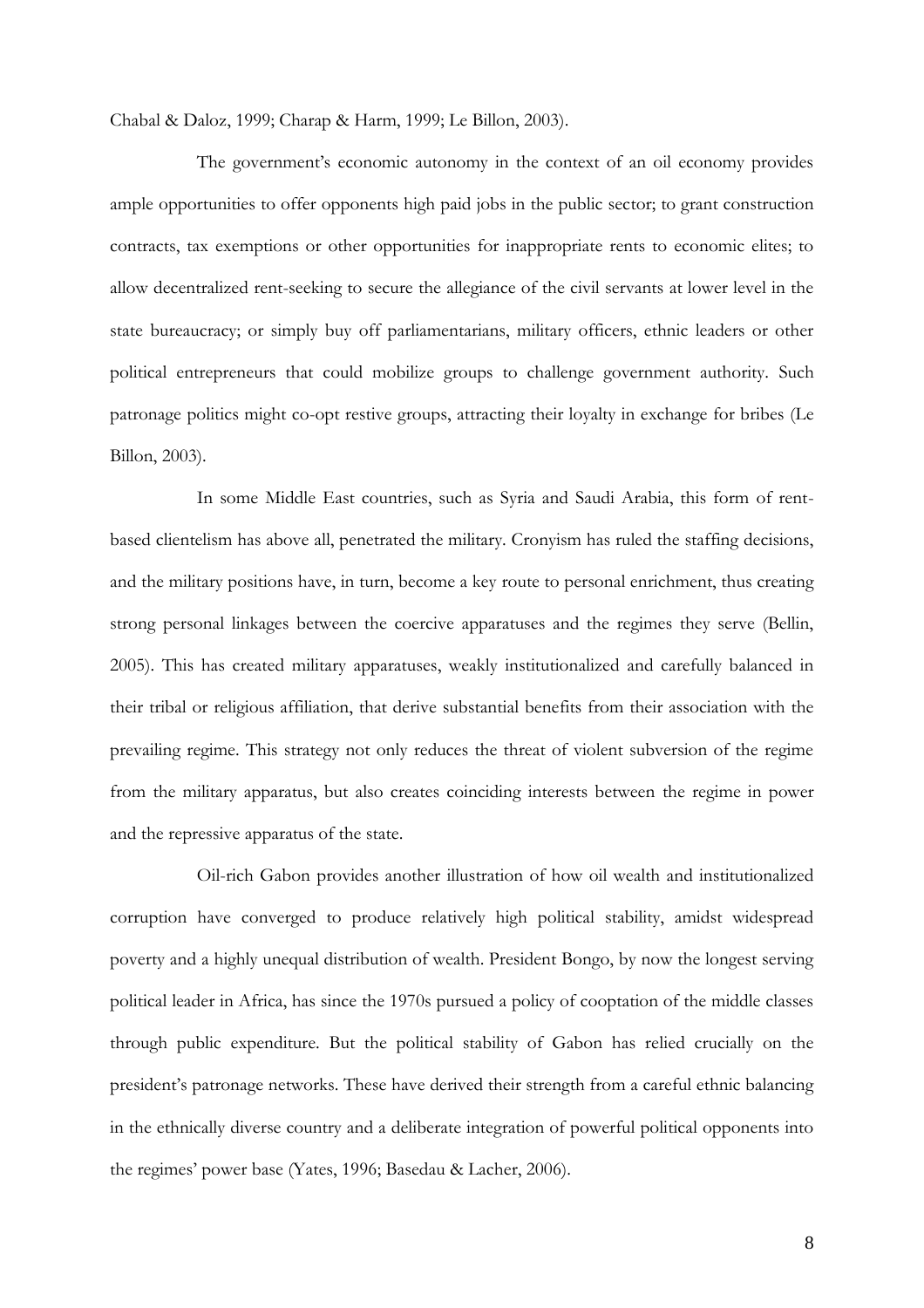The oil economy not only gives governments a solid economic base that can be used to placate pivotal societal groups. It also provides those holding power with large discretion over the allocation of these rents, since they, unlike tax on income, are not co-produced with the society. Political leaders can thus more easily adapt distribution to changing political circumstances, and use it strategically to defuse organized opposition to the regime. Acemoglu, Robinson & Verdier (2004) discuss how offers of private goods can be made according to a divide-and-rule logic that intensifies collective action problems in the formation of efficient opposition groups. In practice, this strategy might for example imply privileging, not a particular ethnic group, but a multi-ethnic elite, as was the case in Gabon. Also in oil-exporting Cameroon, such 'crosscutting' networks of clientelism has, according to Gabriel (1999) 'had the advantage of pacifying a highly complex polity, but entails the obvious disadvantages of waste, mismanagement and economic stagnation'.

Such clientelism directs the behavior of interest groups away from strategies of collective bargaining and towards more individual rent-seeking. Luciani (1987) argues that within the context of the rentier economy the maneuvering for personal advantages becomes superior to seeking alliances to further group interests. Lam & Wantchekon (2003: 5) similarly note that following the increased spending on patronage in resource wealthy states 'the populace is likely to find rent-seeking more efficient than political unrest as a way to induce redistribution'. Vandewalle (1998) uses this argument to explain the absence, for long periods of time, of organized opposition to Qadhafi's regime in Libya. He argues that the government's ability to use oil revenues as a strategic commodity in buying off political competition, also made rent-seeking dominate the behavior of the citizenry. The conversion of oil rents into private payoffs might thus undermine the basic conditions under which organized opposition will form.

Corruption is commonly approached as rapacious rent-seeking behavior, incompatible with any conventional notion of good governance. Still, many political scientists have recognized that the persistence of corruption cannot be understood without recognizing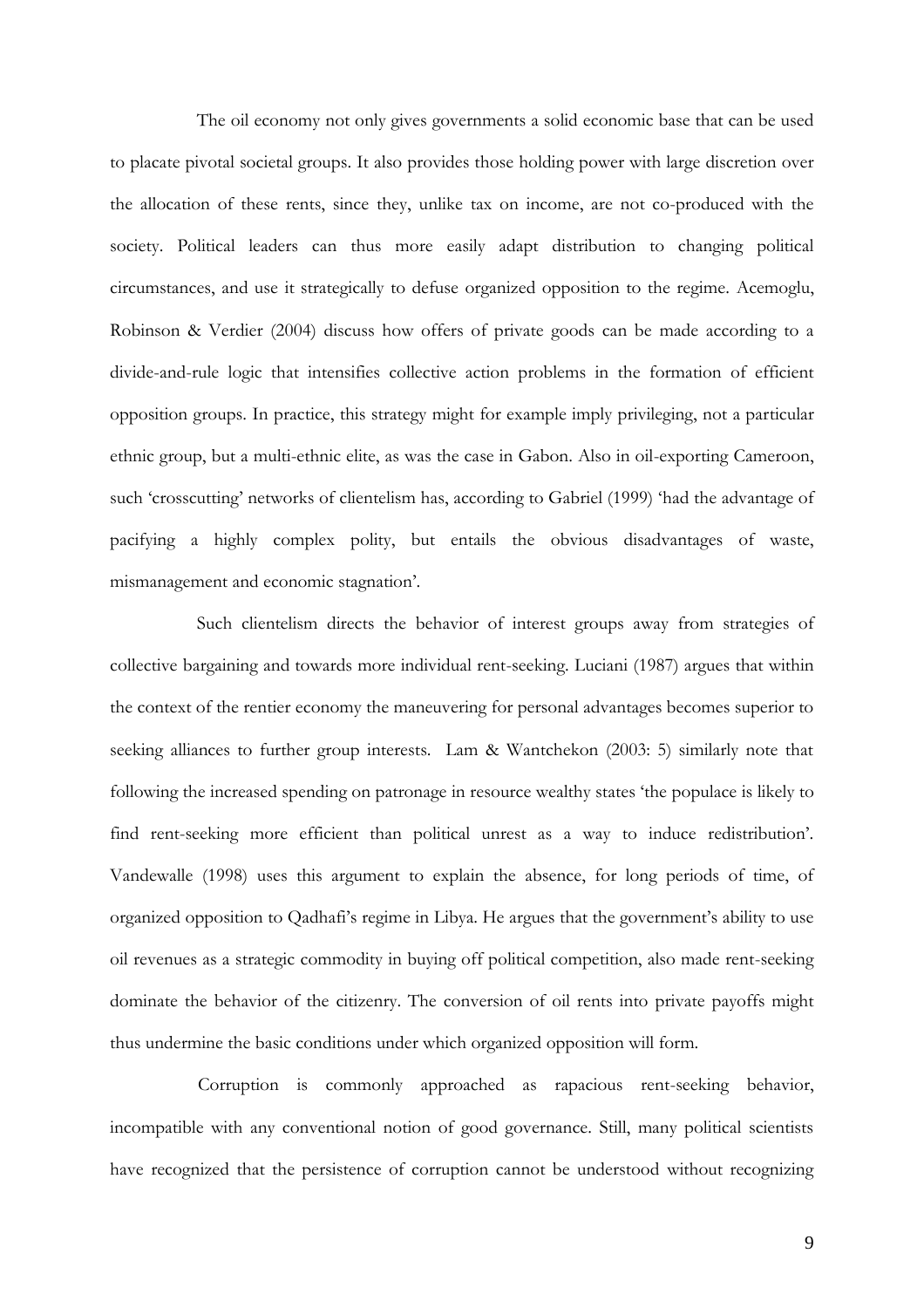how it also responds to reciprocal relations between political actors. Corruption and clientelism can be a consequence of the lack of an institutionalized framework for making other promises of distribution credible (Keefer & Vlaicu, n.d.: Keefer, 2007). Englebert (2000) suggests that in the context of African politics, corruption and clientelism has been a way to overcome the legitimacy gap created by a weak state apparatus. By offering immediate and specific payoffs, it creates instrumental legitimacy without making demands on the institutions of the state. In the absence of institutions that can bind political leaders to their word, patronage creates reciprocal relationships where routine exchanges allows governments to overcome problems of credible commitment vis-à-vis the constituency (Chabal & Daloz, 1999; Le Billon, 2003). This might also explain the peaceful adoption of such clientelist practices by broader segments of society, which over time would benefit from a more equitable allocation of the oil rents.

Herein lies a catch-22 for many oil rich countries: the accrual of oil rents in state treasuries leaves few incentives to create a socially intrusive state apparatus, since there is no need to generate income through tax. But the weak institutional base, in turn, makes it difficult to commit credibly to redistributive bargains that rely on efficient implementation of public policies and a reactive state apparatus. As noted by Collier & Hoeffler (2005), providers of patronage are then likely to crowd out proponents of more accountable public policies, while further diverting money away from productive investment in society. Political corruption might thus be considered a default option for inducing stability in the weakly institutionalized polities that often surround the process of political bargaining in oil-wealthy states. Contrary to conventional wisdom, this argument suggests that the junction of extraordinary rents under government control and pervasive political corruption is associated with a lower risk of armed conflict.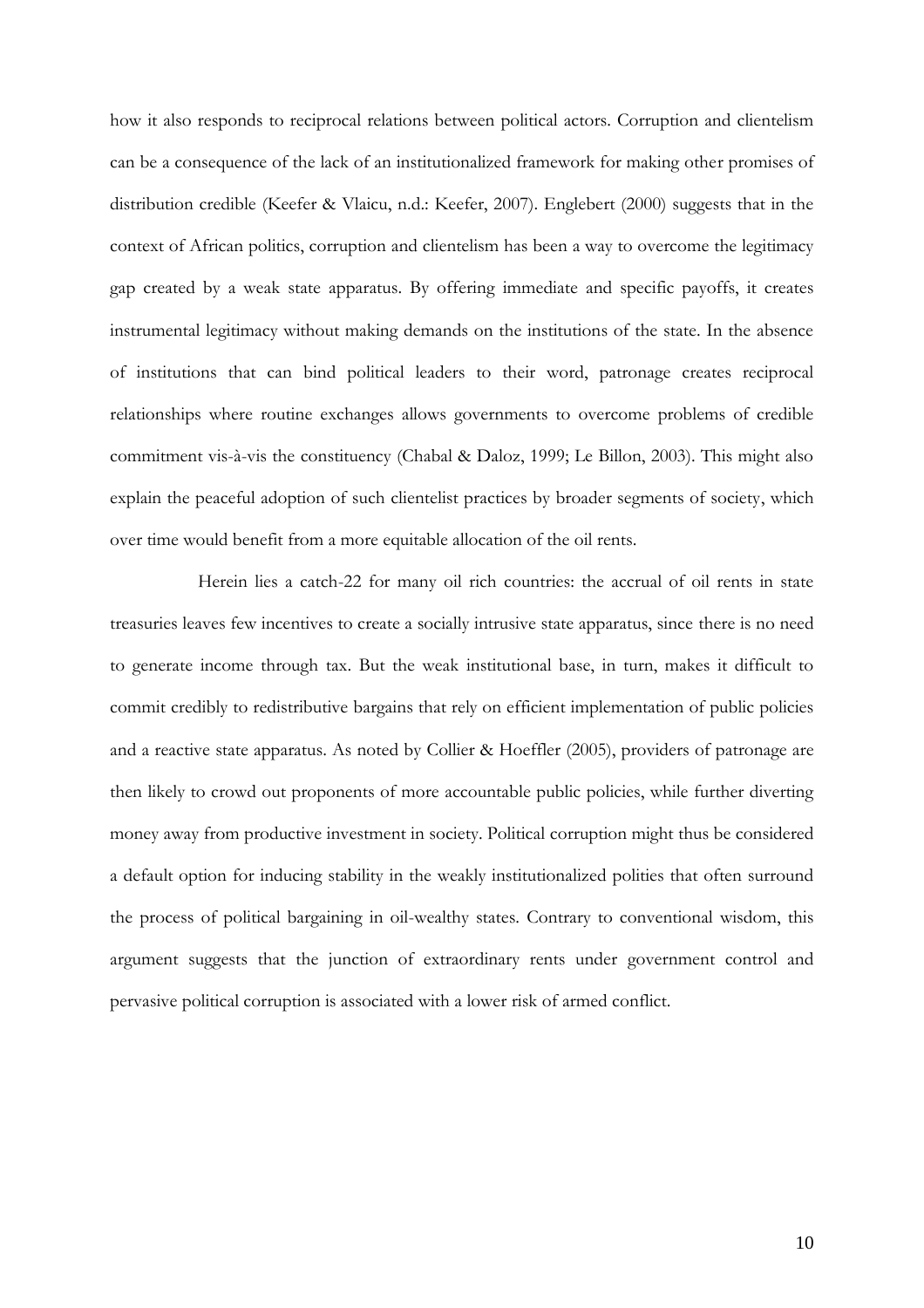#### **Data and Research Design**

To examine the proposed argument about interaction effects between oil and corruption I use two specifications of the dependent variable. First and foremost, I rely on conflict data from the UCDP/PRIO armed conflict dataset, v.4 - 2006 (Gleditsch et al., 2002). The cross sectional time series dataset includes the onset of all armed conflicts between a government and an organized opposition group that caused at least 25 annual battle deaths. The variable is a dichotomous indicator of the *onset of armed conflict* coded as '1' the year a conflict breaks out, and '0' otherwise. If the conflict falls below the casualty threshold for two consecutive years, the next observation of the conflict is treated as a new onset. Since a country, according to the coding procedures, can experience more than one conflict at the same time, consecutive conflict years are kept in the data and assigned the value of '0'. This allows for multiple onsets.

The UCDP/PRIO data have a relatively low casualty threshold and hence include more events than most comparable data sources. To enhance comparability and check the robustness of the results I also rely on Fearon & Laitin's (2003a) data on civil wars.<sup>6</sup> They code the *onset of civil war* if a conflict has reached more than 1000 casualties in total, with at least 100 killed on each side. Here also consecutive conflict years remain in the dataset and are assigned the value of '0'.<sup>7</sup> For the 1985-99 period and the country year observations covered by the explanatory variables, there are 67 outbreaks of armed conflict according to the UCDP/PRIO operationalization, and 22 outbreaks of civil war using the Fearon & Laitin data.

The data on *political corruption* are from the International Country Risk Guide (PRS group, 2006).<sup>8</sup> No objective data on the level of corruption exist, and the ICRG index builds on assessments by country experts. While such assessments are by definition subjective, different cross-national ratings of corruption tend to be highly correlated with each other, across time, and

 $6$  Replication data at http://www.stanford.edu/~jfearon/.

<sup>7</sup> For both operationalizations of the dependent variable, I have also tried the more restrictive approach of dropping consecutive conflict years, and controlling for time since last armed conflict through a decay function starting from the first peace year. This design does not alter any of the results presented in Table I.

<sup>8</sup> The data are published by the PRS Group, Inc., 1979 – 2006, East Syracuse and is available for purchase at [www.countrydata.com.](http://www.countrydata.com/) For more information see [www.icrgonline.com.](http://www.icrgonline.com/)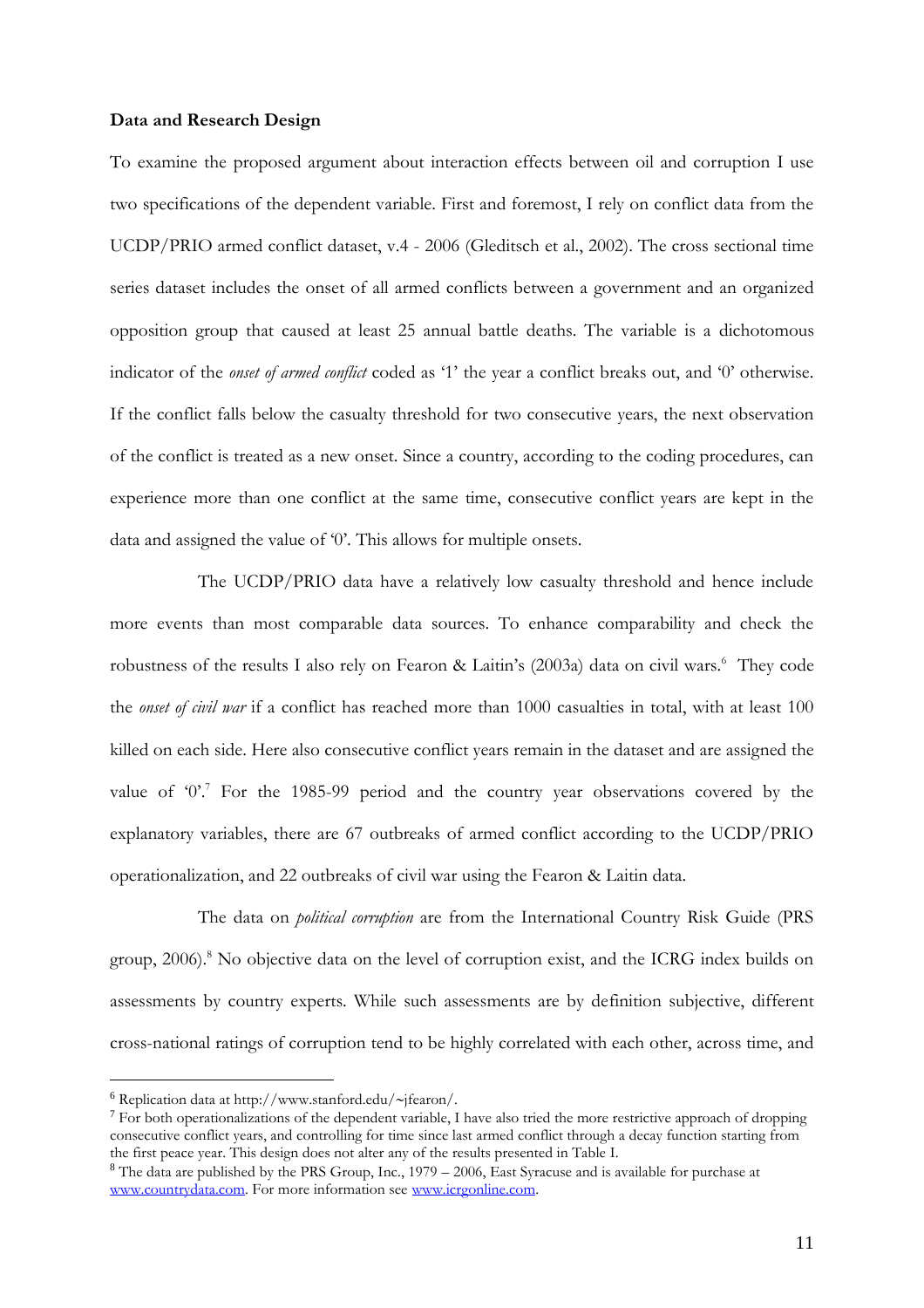with cross-national polls of citizenries' perception of corruption (Treisman, 2000). The ICRG rating takes into account financial corruption in the form of demands for special payments and bribes, but is 'primarily concerned with actual corruption in the form of excessive patronage, nepotism, job reservations or favour-for-favour, secret party funding and suspiciously close ties between politics and business' (PRS group, 2006). The index ranges from 0 to 6, where the original index is reversed to make higher numbers indicate higher corruption.<sup>9</sup>

The data on oil wealth are from Humphreys (2005), who has compiled annual country-wise data of the level of oil production for 1960 to 1999.<sup>10</sup> The measure of *oil production per capita* records the average amount of oil extracted as barrels per person per day in a given year. This measure is desirable because it captures the level of extraction of the oil resources, and hence, when divided by population, says something about the actual wealth generated. For more in-depth information about sources and coding I refer to Humphreys (2005).

Fearon & Laitin's (2003a) model for civil war onset has become a standard in the field, and I largely rely on their dataset for the control variables. These include *per capita income,* which is measured as thousands of 1985 US dollars and lagged one year; the proportion of the country that is *mountainous terrain* (this variable is logged to reduce the impact of very high values); a dummy for whether the state has *non-contiguous territory; a* control for ethnic diversity using the updated *ethnic fractionalization index* (ELF) that ranges between 0 and 1 and denotes the probability that two randomly drawn people in a country belong to the same group; and a control for religious diversity using a similar measure of *religious fractionalization.* Controlling for regime type I enter regime dummies for *autocratic* and *democratic* governments from the Polity IV project (Gurr, Jaggers & Moore, 1989). Countries with the value of 6 or higher on the Polity scale are considered to be democracies, and countries with -6 or lower are considered to be autocratic (the reference category being anocracies with scores between -5 and 5). I also enter a dummy variable

<sup>9</sup> The annual value is produced by taking the average of the January, April, July and October ranking for each country.

<sup>&</sup>lt;sup>10</sup> Replication data at http://www.columbia.edu/~mh2245/papers1/.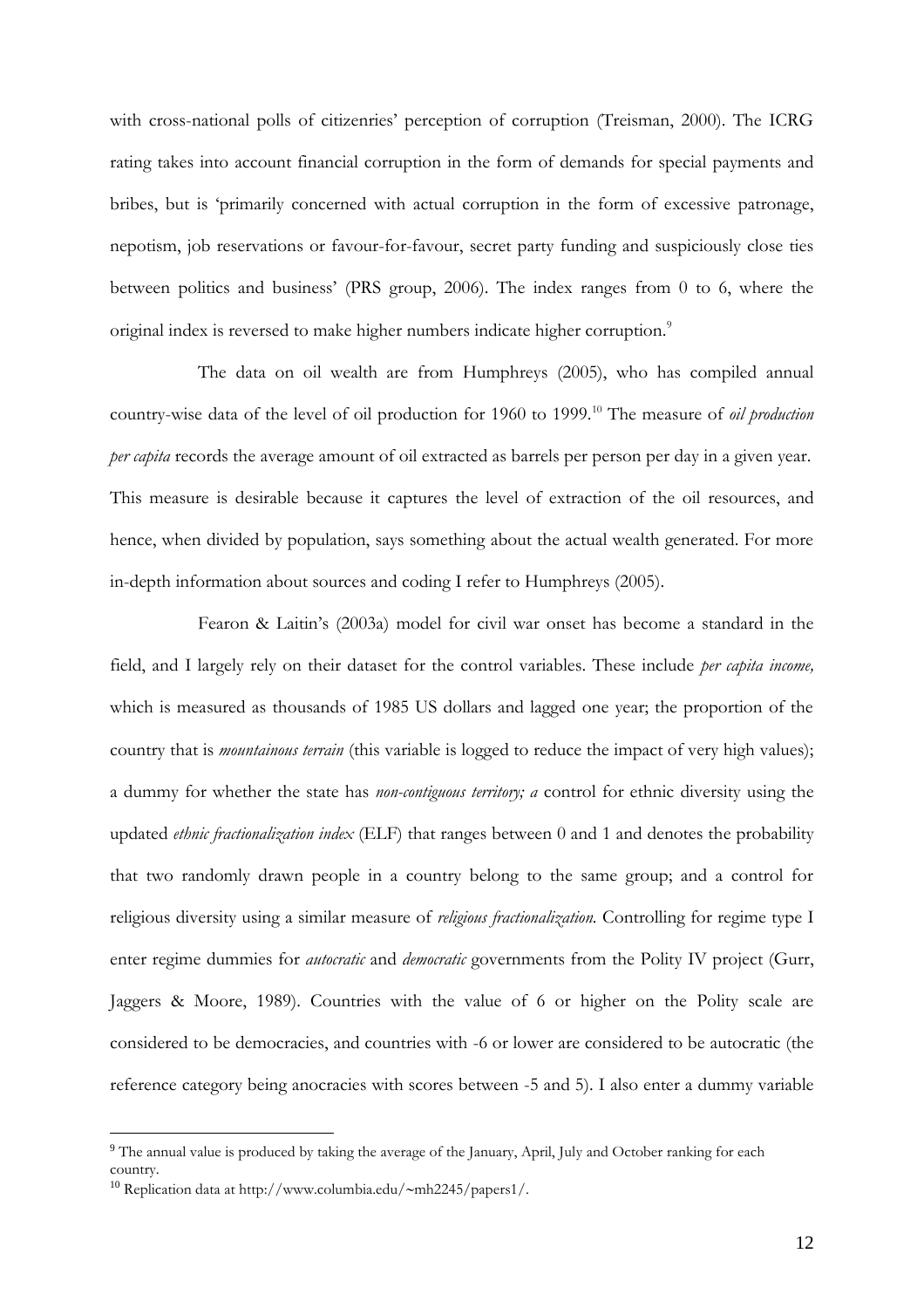for *political instability* that records whether the country has seen a change in the Polity IV democracy scale by three or more points during the last three years. Following Fearon & Laitin I control for country size by taking the log of *population* size with data from the World Development Indicators (World Bank, 2007)*.* I refer to Fearon & Laitin (2003a,b) for further details on the sources and the construction of these variables.<sup>11</sup> Finally, I include a decay function of the time since the last onset of armed conflict or alternatively year of independence, to take into account temporal dependence between the observations (see Beck, Katz & Tucker, 1998). The exponential function of the time that has passed without the onset of armed conflict equals  $2^{\wedge}$ (-time since last onset/ $\alpha$ ), where  $\alpha$  is the half-life parameter (Raknerud & Hegre, 1997). I choose a functional form where the influence of an onset of armed conflict decays over time with a half-life of two years.<sup>12</sup>

The corruption, oil production, GDP/cap, instability and regime type variables are lagged by one year. With the time lag the corruption index starts in 1985. Given the time period covered by the control variables, this results in a 15-year time series, covering 123 countries over the entire 1985-99 period.<sup>13</sup>

#### **Results**

 $\overline{a}$ 

This section evaluates the effects of oil wealth and corruption on the risk of internal armed conflict.<sup>14</sup> The number of country years with an onset of armed conflict is very small in relation to the number of country years with no onset. King & Zeng (2001a,b) show that standard logit estimation tends to underestimate the probability of such rare events, and suggest a correction procedure where the estimates from the logit regression are weighted by a function of the

 $11$  Fearon & Laitin's control for recent independence, while theoretically relevant, is excluded since there is not enough variation in this variable for the time period studied here.

 $12$  I have also tried Fearon & Laitin's original design, including a lagged conflict incidence variable instead of the decay function, but the results remain largely unaltered.

<sup>&</sup>lt;sup>13</sup> A list of countries included in the study, summary statistics and a correlation matrix between independent and dependent variables are included in an appendix posted on the JPR website [\(http://www.prio.no/jpr/datasets\)](http://www.prio.no/jpr/datasets) with the replication dataset.

<sup>14</sup> All statistical analyses are carried out using version 9.0 of the statistical package STATA (StataCorp. 2005).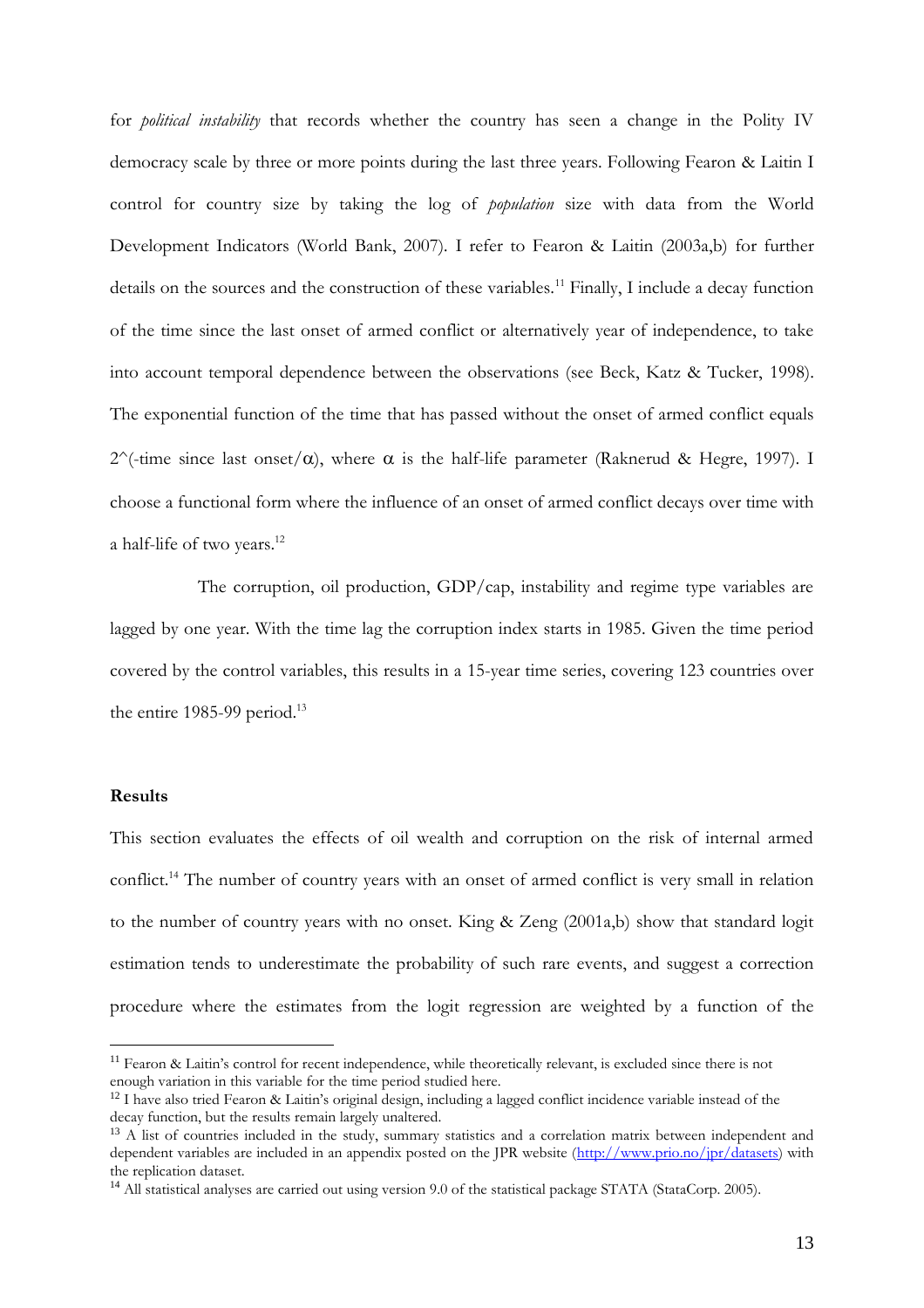absolute level of risk in the population. All models are estimated using this rare events logit specification and I report robust standard errors after clustering on country.<sup>15</sup>

Table I reports the estimates from the multivariate regression with oil production, corruption and their interaction term as the main explanatory variables. In Model 1-3 the dependent variable is the UCDP/PRIO onset of armed conflicts with a 25 battle-death threshold. In Model 4-6 the dependent variable is the Fearon & Laitin data on the onset of civil war employing a 1000 battle-death threshold.

# Table I in here  $\overline{\phantom{a}}$

 $\overline{\phantom{a}}$ 

I start by looking at the effects of my main independent variables, before I enter the interaction term in Model 3. Model 1 shows that there is a positive and significant relationship between oil production and the risk of armed conflict. This corroborates the findings from Ross (2006), and suggests that Humphreys' (2005) finding of a positive association between oil production and armed conflict also holds when using the UCDP/PRIO data. Next, I consider the effect of corruption. The estimate is positive and significant, and the effect is noticeable: moving from the 5<sup>th</sup> to the 95<sup>th</sup> percentile on the corruption variable, while holding all other variables at their mean value, increases the annual probability of an onset of armed conflict from 1.2% to 4%. There is no previous systematic study of the relationship between corruption and armed conflict, and it is noteworthy that the variable attains explanatory power as a determinant of armed conflict when controlling for the 'usual suspects' in the literature, including GDP/cap, regime type and oil production.

<sup>&</sup>lt;sup>15</sup> The results for corruption and the interaction terms reported below are robust to the use of a standard logit specification of the model. The estimate for oil production in Table I, Model 1, 4 and 5 is, as in Humphreys<sup>7</sup> (2005) own study, sensitive to the choice of model used.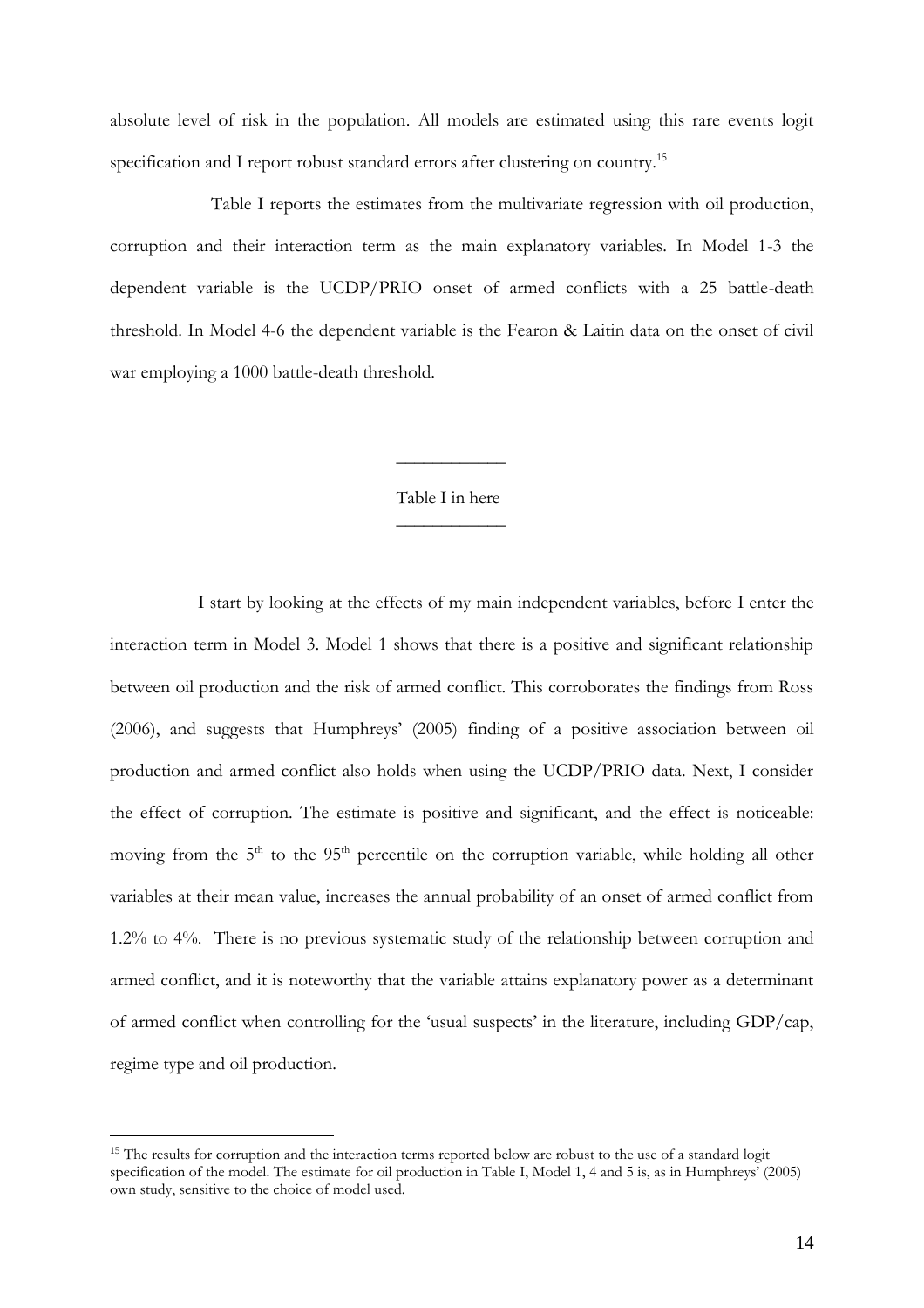Corruption levels also seem to account for some of the relationship between oil production and conflict risk, since the coefficient for oil production becomes smaller and drops below significance  $(p=14)$  once corruption is introduced in the model. Also the negative and significant association between economic development and armed conflict is sensitive to the inclusion of the corruption variable. This is not due to sample characteristics: Model 1 and 2 have identical sets of observations (as do all other regressions in Table I). Furthermore, multicollinearity does not seem to be a serious problem since the highest variance inflation factor in Model 2 is 2.8. Rather, corruption seems to explain some of the relationship between economic development and armed conflict. This is not surprising since economic development previously has been included in a seminal study of the determinant of armed conflict precisely as a proxy for the governing capability of state institutions (Fearon & Laitin, 2003a). Moreover, several studies have corroborated the negative impact of corruption on economic development (e.g. Treisman, 2000) and suggested that corruption is linked to political instability via its harmful consequences on economic performance (Mauro, 1995).

In Model 3, I enter the interaction term between corruption and oil production that captures the essence of the theoretical argument. As theorized, the interaction term is negative and significant, implying that the marginal effect of oil production on the risk of armed conflict decreases with the level of corruption.<sup>16</sup> Hence, whereas both oil production and corruption is positively associated with a higher risk of armed conflict, their convergent constitutes a *less* unstable equilibrium than would be expected from only considering their independent effects. For oil producing states, corrupt practices surrounding revenue distribution seem to counteract some of the strains created by having an oil-dominated revenue sector.

On the basis of the coefficients reported in Model 3, Figure 1 plots how the marginal effect in log (odds) of oil production is conditioned by the level of corruption. The dotted lines

<sup>&</sup>lt;sup>16</sup> This finding is robust to the replacement of the continuous measure of oil production with a dummy variable that take on the value of '1' if the state derives more than one third of its export revenues from oil, and otherwise recorded as '0'. See Fearon & Laitin (2003a) for more information on the construction of the variable.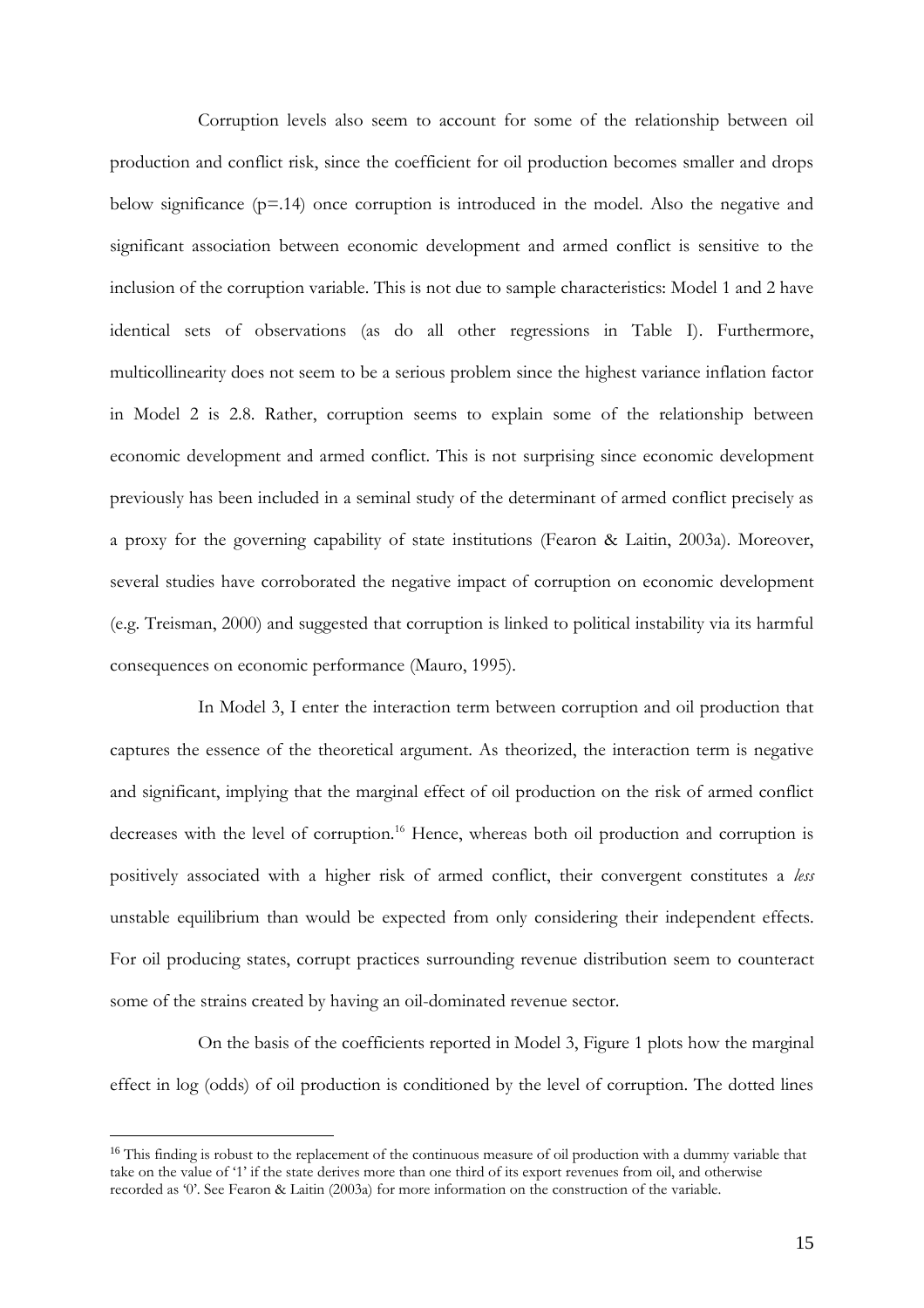show the 95% confidence interval. The negative interaction effect between oil production and corruption is evident in the decrease in the marginal effect (in log(odds)) of oil, as the level of corruption increases. At the highest levels of corruption, the net effect of more oil production actually turns negative. This indicates that pervasive corruption not only could mediate, but offset the effect of oil wealth on the risk of armed conflict. As can be seen from the confidence bonds, however, the effect is not statistically significant from zero at the highest levels of corruption, using a 95% confidence level.

# Figure 1 in here  $\overline{\phantom{a}}$

 $\overline{\phantom{a}}$ 

With the inclusion of the multiplicative term in Model 3, the separate estimates for the two component variables, oil and corruption, no longer refer to average effects, but to contingent effects holding when the value of the other component term is equal to zero (Friedrich, 1982; Braumoeller, 2004). The positive and significant relationship between corruption and armed conflict in Model 3 hence pertain to countries with no income from oil. This suggests that the potentially 'pacifying' effect of corruption, evident in the negative interaction term, is conditioned on the access to large, non-tax income for the state. Where such unrestricted profits are *not* available, corruption is disintegrative and destabilizing. Several of the civil wars in the sample occur in countries without oil extraction, but with very high levels of corruption, e.g. Haiti in 1989, Sierra Leone in 1991, Liberia in 1989 and Uganda in 1994. Hence, this coefficient has an empirically meaningful interpretation. The positive and significant coefficient for oil production in Model 3 is, on the other hand, a counterfactual prediction outside the range of observations, since there are no civil war onsets in countries with a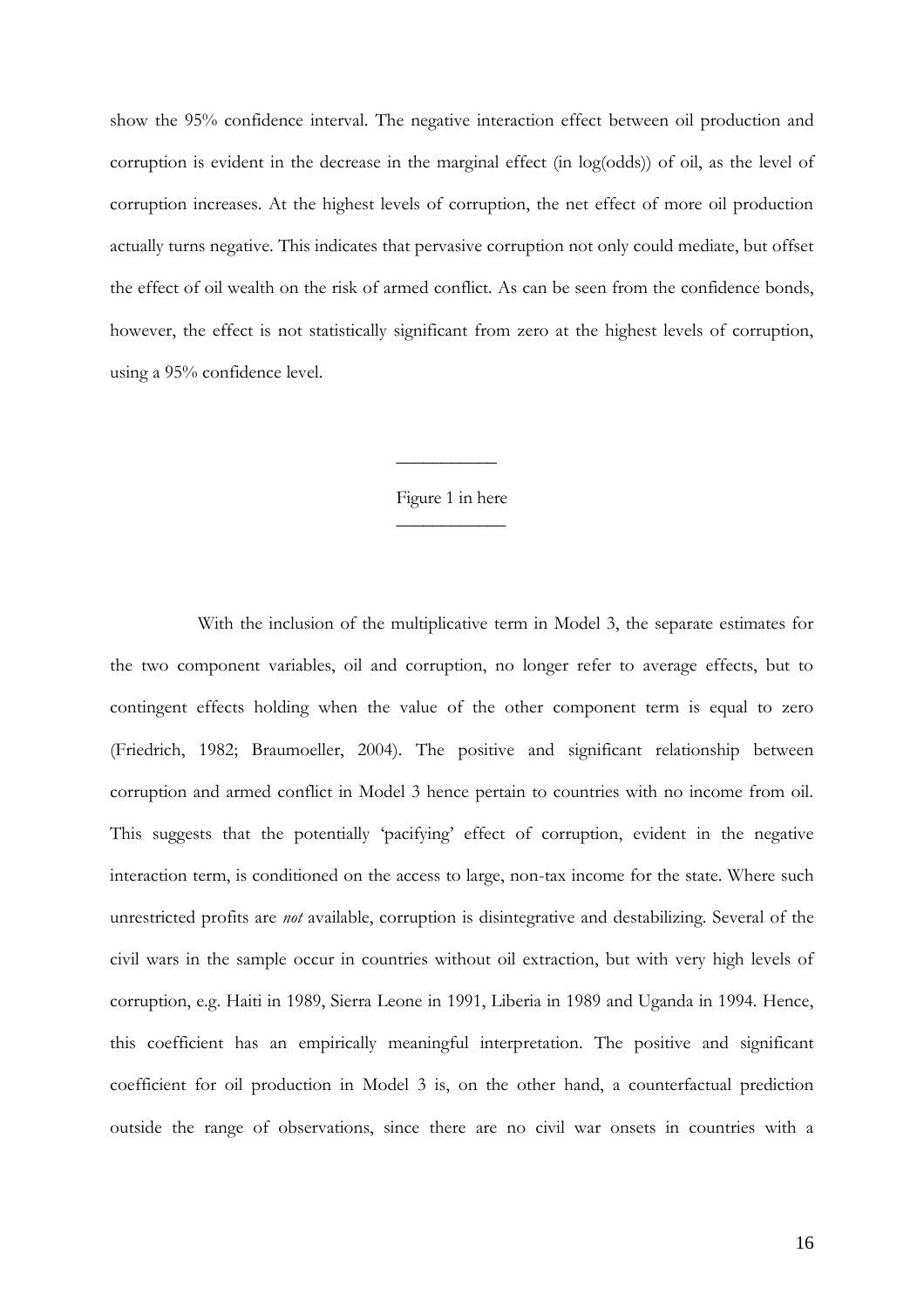corruption level of 0. The reported coefficient, though computed on the basis of all observations, thus has no actual reference point in the data.

The UCDP/PRIO data uses a lower battle death threshold for recording an onset of armed conflict than many other studies of armed conflict. To enhance comparability with other studies and check the robustness of the results, Models 4-6 rely on Fearon & Laitin's operationalization of civil war, using a 1000 battle deaths threshold. The results are very similar. In Model 4, the positive and significant coefficient for the oil production variable confirms the positive association between oil and civil war reported in previous research (Fearon & Laitin, 2003a; Humphreys, 2005; Ross, 2006). As seen in Model 5, the estimate for corruption is positive using this operationalization of civil war, but is only significant at the .10 level. Notably, with this specification of the dependent variable, the significance of oil production is not sensitive to the inclusion of the corruption variable. Also the negative and significant relationship between GDP/cap and civil war is robust to the inclusion of the corruption variable.

The interaction term between oil and corruption is entered in Model 6. Whereas the component term retain their positive sign, the interaction term is negative and significant, thus corroborating the notion that the marginal effect of oil production on the risk of armed conflict decreases with the level of corruption. Figure 2 plots the conditional marginal effect of oil by corruption levels, on the basis of the estimates in Model 6. Dotted lines show 95% confidence bonds. As can be seen from the figure, the effect of oil remains positive, however, until corruption values are at their theoretical maximum. Thus, whereas corrupt, oil-dependent states seem to have a lower predicted risk of civil war than their less corrupt counterparts, widespread corruption is not a mechanism that buys peace in rentier states. A large oil sector is associated with a higher risk of high intensity civil war, even at quite high levels of corruption.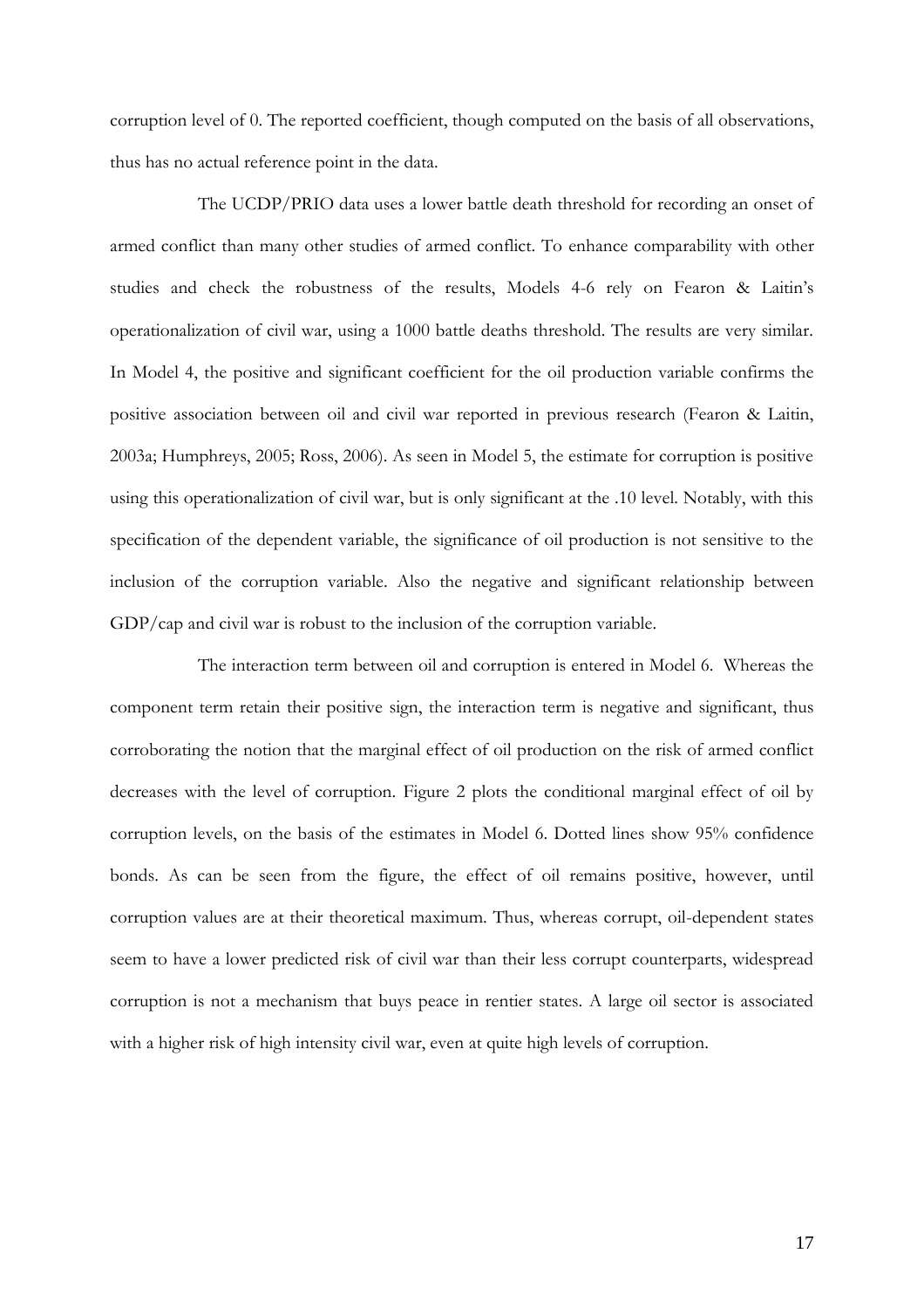# Figure 2 in here  $\overline{\phantom{a}}$

 $\overline{\phantom{a}}$ 

The negative interaction term supports the cooptation argument: the harmful effect of oil wealth on the risk of civil war is mediated by high levels of political corruption. By construction the interaction term is determined, however, not only by the level of corruption, but also by the level of oil production. Hence, countries that have a very marginal oil production but very high levels of corruption, such as the conflict-ridden Myanmar, place in the middle category and become a point of reference for the comparison with the oil rich and corrupt countries, such as Libya and Kazakhstan. The critical distinction with regard to the cooptation mechanism might thus be, not simply whether oil producing countries experience more or less corruption, but also whether the corrupt countries have the oil earnings necessary to secure a largesse of flows in the clientelist networks. That the level of oil production conditions the effect of corruption is also implied in the interaction term. This is in line with previous research suggesting that corruption turns disintegrative when the rents used to sustain such networks for some reason are dispersed or dry up (Johnston, 1986; Khan, 1996; Le Billon, 2003) as they did in the cacao exporting Côte d'Ivoire when world market prizes dwindled in the 1980s, and in Zaire when the foreign patronage used to sustain the clientelist networks of Mobutu Sese Seko was withdrawn in the 1990s.

The results for the control variables in Table I are largely in line with previous research. GDP/cap has a negative sign across all models. As already noted, it is significant at conventional levels in the Fearon & Laitin models, but is sensitive to the inclusion of the corruption variable when using the UCDP/PRIO operationalization. Population size, argued to facilitate the mobilization of rebellion, is as expected positive and significant across all the models. Non-contiguous territory and mountainous terrain are also variables that have been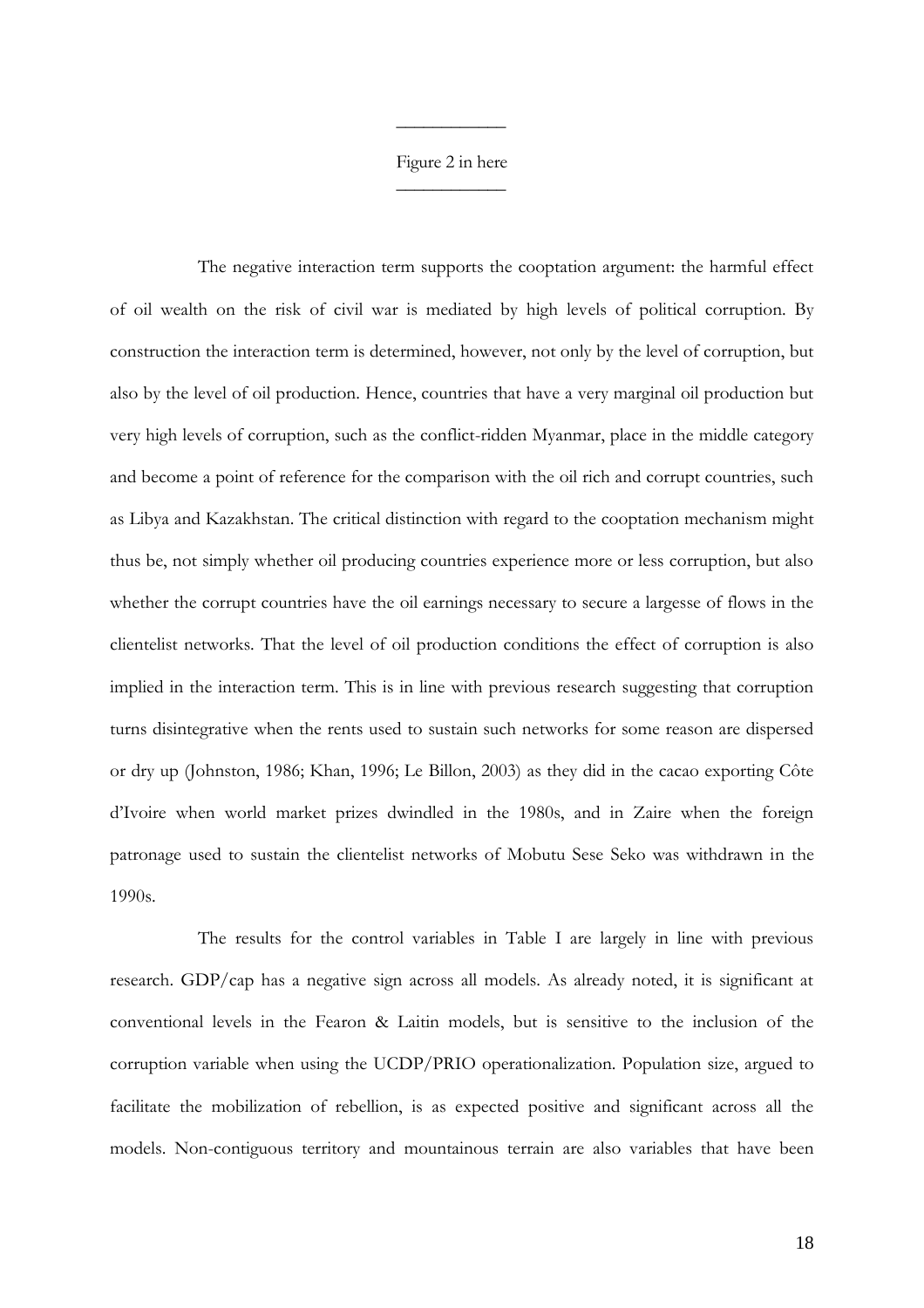argued to increase the feasibility of mobilizing efficient insurgency groups (Fearon & Laitin, 2003a). Both variables are, as anticipated, positively associated with the risk of armed conflict across all models, but only the former is significant. The results reported here also largely support the inverted-U relationship between level of democracy and the risk of armed conflict, though the coefficients for the democracy and autocracy dummies fail to reach statistical significance in many of the models (see Hegre et al., 2001).

The decay function for the time since last conflict or independence year corroborates the notion that a recent conflict heightens the risk of recurring conflict, in the UCDP/PRIO dataset. For the Fearon & Laitin data, the recent outbreak of a high intensity civil war seems to reduce the likelihood of a new onset in the same country, but the coefficients are not significant. Similar to Buhaug (2006) I find ethnic fractionalization to be positively associated with armed conflicts, using the 25 battle death threshold, but I also confirm Fearon & Laitin's (2003a) finding that there is no significant effect of ethnic fractionalization on civil war using their more restrictive definition (See also Hegre & Sambanis, 2006).

#### **Extending the Analysis**

The results reported above are consistent with the theoretical argument, but certain aspects could be further explored. First, it is evident from the data that many of the countries that contribute to this negative interaction term, i.e. countries that during this period score relatively high on both oil production and corruption, but have no onsets of armed conflict, are situated in the oil rich Gulf region, e.g. Saudi Arabia, United Arab Emirates, Syria and Oman. This creates the concern that the relationship we are observing is not caused by the interaction between corruption and oil, but mirrors some region specific attributes of the Middle East. To rule out the possibility that the corruption and oil relationship simply is a proxy for other unobserved regional characteristics,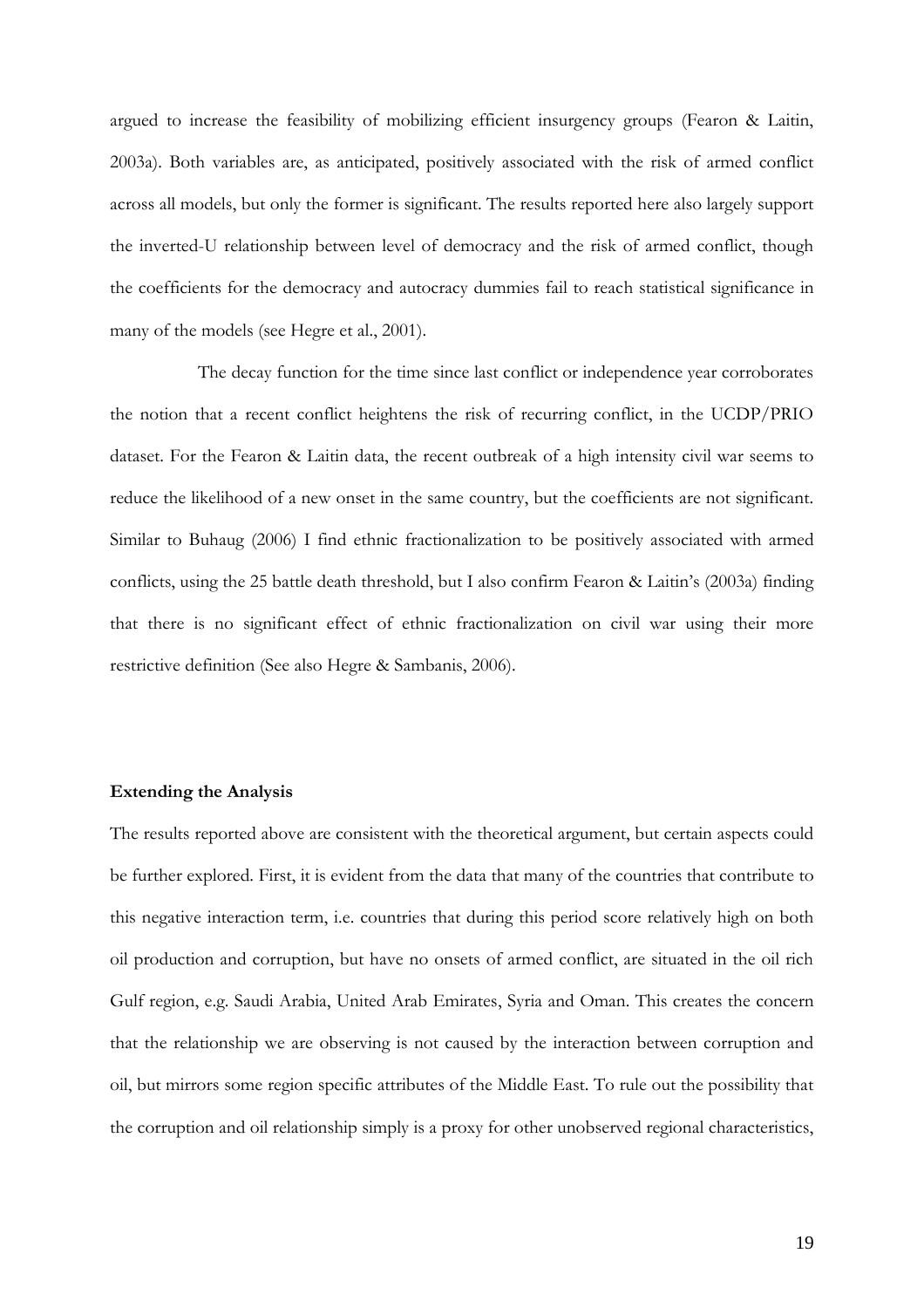I have included regional dummy variables to the models reported in Table I. None of the main results reported above are sensitive for the inclusion of such regional controls.<sup>17</sup>

The cooptation argument tells one of several plausible stories of how oil wealthy states are able to resist challenges to their regimes. An alternative account holds that oil revenue finances strong military apparatuses that allow regimes to repress dissent (Ross, 2001). As suggested by Wintrobe (1998) and Bellin (2005) rent sharing and repression might be complementary strategies for power preservation. In order to ensure that it is corruption and not repression that drives the results, I add a control for the level of state violations of physical integrity rights. The variable is from the Cingranelli-Richards (CIRI) dataset and ranges between 0 and 8, where higher numbers indicate fewer violations of such rights.<sup>18</sup> The results are reported in Table II, Model 7 and 8. When adding this control, the interaction term retains its negative sign and is statistically significant, both when using the UCDP/PRIO and the Fearon & Laitin operationalization of armed conflict. In the Fearon & Laitin model, the contingent effect of corruption, as shown in the component term, is no longer statistically significant (see Table II, Model 8). Government respect for physical integrity rights is not a significant determinant of armed conflict in any of these models.

> Table II in here  $\overline{\phantom{a}}$  , where  $\overline{\phantom{a}}$

 $\frac{1}{2}$ 

Next, I have replaced the measure of oil production with a measure of oil rents. This follows from the earlier discussion that highlighted the importance of looking not only at

<sup>&</sup>lt;sup>17</sup> These results are not included in the tables, but can be replicated using the do-file accompanying the article. With the exception of the dummy variable for Africa south of Sahara, which is positive and significant in the models using the UCDP/PRIO data without the interaction term, none of the regional dummy variables are significant.

<sup>&</sup>lt;sup>18</sup> Physical integrity rights include extrajudicial killings, unlawful and arbitrary deprivation of life, disappearances, torture, inhumane/ degrading treatment, and political imprisonment because of political activism. The data is available from [http://www.humanrightsdata.org.](http://www.humanrightsdata.org/) Details on their construction can be found in Cingranelli & Richards (1999).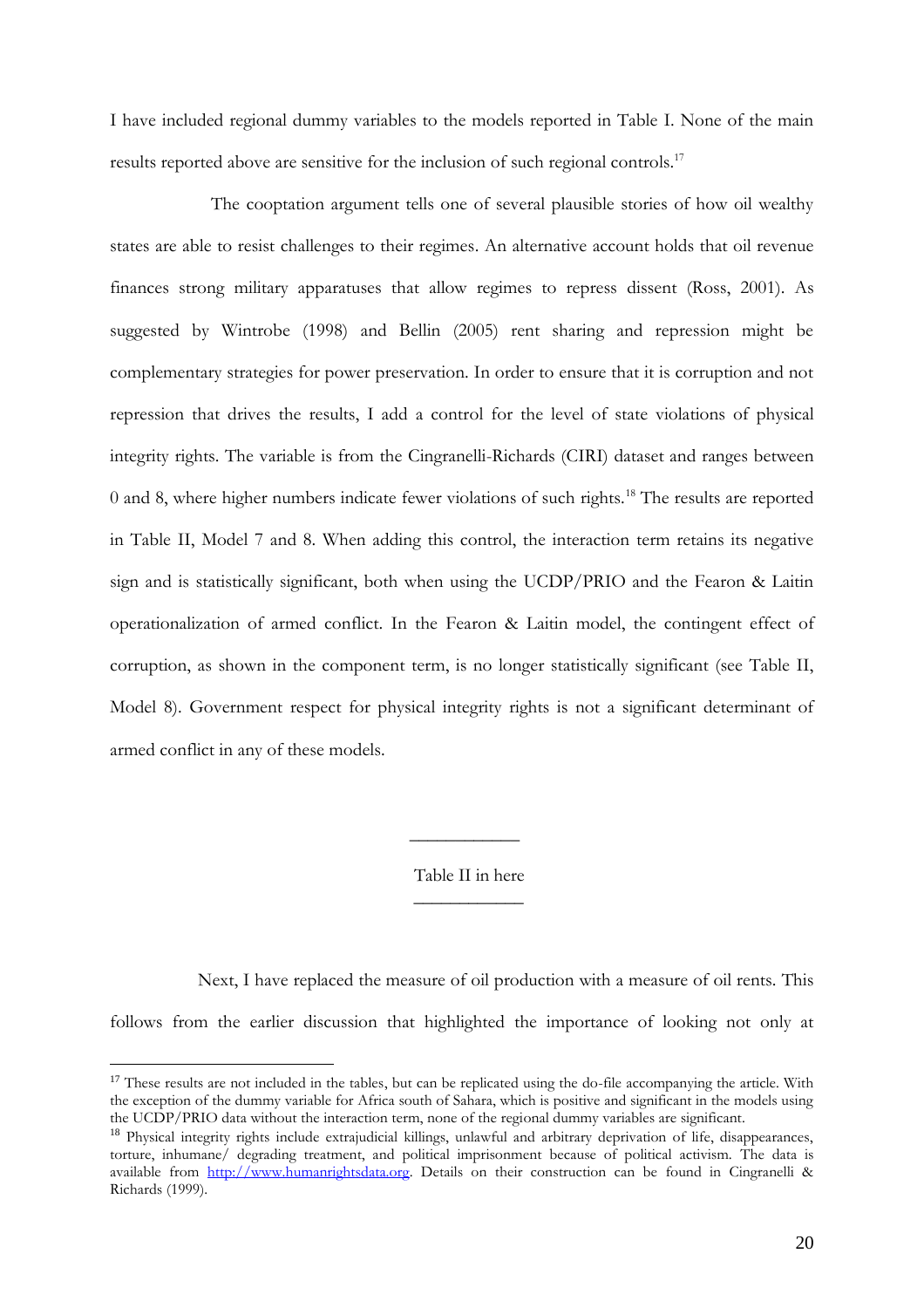production, but also at the availability of rents as a determinant for the onset of armed conflict. Even though production is constant, fluctuations in the oil prizes could rapidly change the economic conditions for the political struggle in oil exporting states. This variable is also taken from Humphreys (2005) and is created by multiplying the annual level of oil production per capita with an annual index of the oil price. The results, which are reported in Table II, Model 9 and 10, are very similar to those obtained when using oil production. Confirming the pattern of the main analysis, the interaction term between corruption and oil rents is negative, the component terms are both positive, and all are significant at conventional levels.

Next, I extend the empirical analysis from 1999, which is the last year of observation both in Humphreys (2005) and Fearon & Laitin dataset, up to 2004. I replace the data on oil production from Humphreys (2005), with data on data on the level of fuel as percentage share of merchandise exports, from the World Development Indicators (World Bank, 2007). Several scholars have pointed out the many drawbacks of the WDI fuel variable (see for example Ross, 2004, 2006; Humphreys, 2005; de Soysa & Neumayer, 2007). Above all, this is an export measure that includes commodities shipped through, but not necessarily produced within the country. High values might hence reflect, not a rentier economy, but a sizeable industrial oil-processing sector. The use of this variable thus muddles the test of the theoretical argument, but is still valuable as a robustness test.

I use the ICRG corruption index for this extended time period. For the control variables I use Gleditsch's (2002) data on GDP/cap, which are updated from 2001 using data from the Penn World Tables (Heston, Summers & Aten, 2006).<sup>19</sup> The regime dummies, instability dummy and the population data are updated from their original source (Marshall & Jaggers, 2005; World Bank, 2007). Ethnic fractionalization, religious fractionalization, mountainous terrain and non-contiguous territory are largely time-invariant variables, and are

<sup>&</sup>lt;sup>19</sup> The GDP/cap data is made available by the authors at http://weber.uscd.edu/~kgledits/extradegdp.html. The base year for the dollar differs between the PWT 6.I and PWT 6.2. I have updated Gleditsch's data by calculating the ratio between the two time series over the three most recent overlapping years, and in turn multiplied the observations from the PWT 6.2 with this ratio.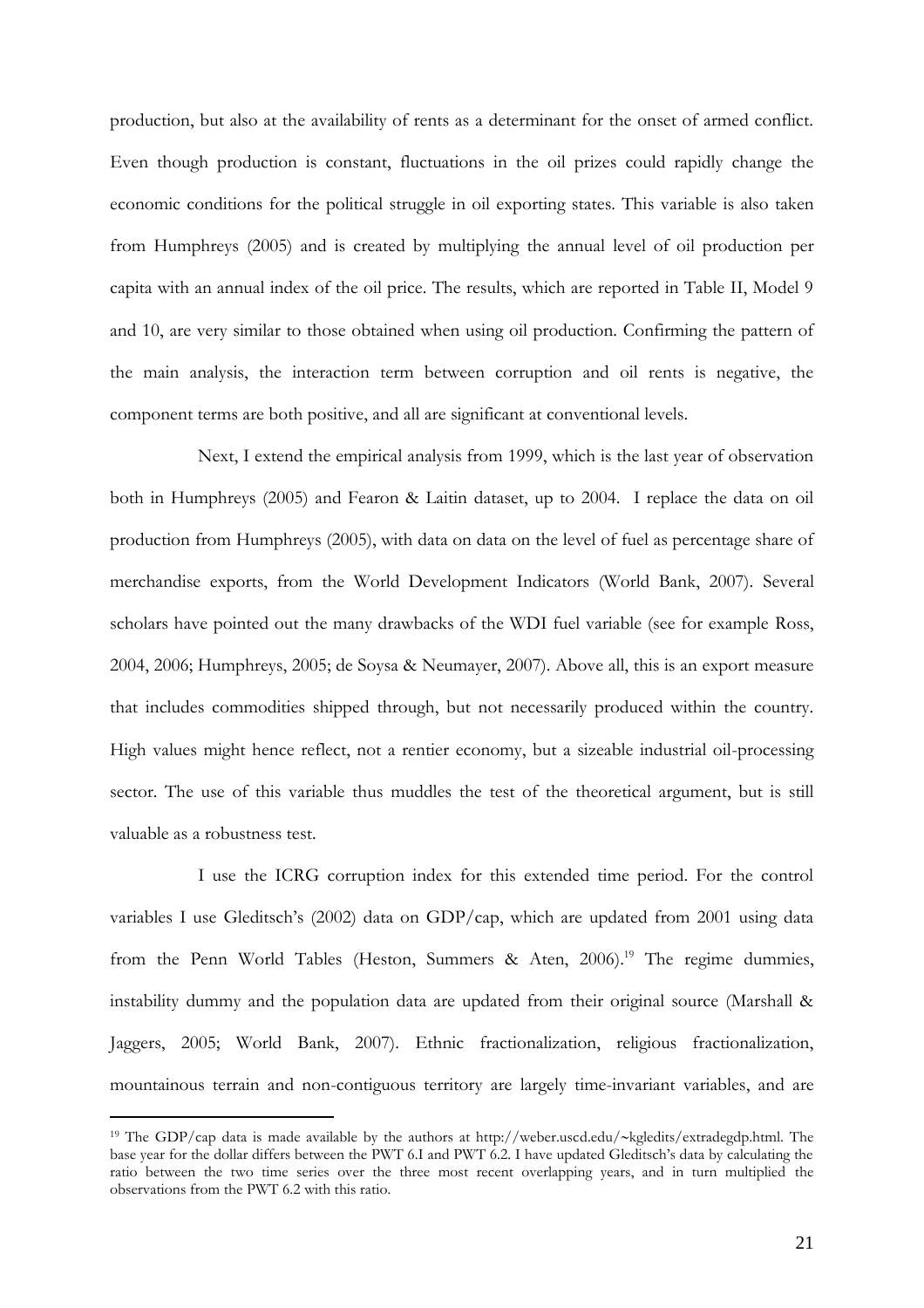thus simply extrapolated from the 1999 observation in Fearon & Laitin's dataset. For the dependent variable I use the UCDP/PRIO dataset. This allows me to extend the analysis up to 2004. The results are reported in Table II, Model 11. Also in this longer timeframe, the interaction term remains negative, whereas the estimates for the component terms, corruption and oil, retain their positive sign, and all are statistically significant.

Finally, the results are robust to the inclusion of dummy variables marking five-year periods before and after the Cold War, to account for the possible, unobserved influence of the dissolution of the Soviet Union and changes in super power patronage. In a fixed effect specification, no effect is identified either for oil, corruption and the interaction term. This suggests that most of the effects are due to cross national, rather than intertemporal variation.

#### **Conclusion**

Previous research on the relationship between natural resources and civil war has largely failed to consider ways in which governments can utilize resource rents to induce stability in the state society relationship. This article has made a first attempt to address this issue, examining how the level of political corruption conditions the risk of armed conflict in oil wealthy states. The results suggest that a strategic use of public resources for off-budget and selective accommodation of private interests might reduce the risk of violent challenges to state authority in oil rich states. The statistical finding of a negative and significant interaction effect between corruption and oil wealth is consistent across different model specifications, and robust to many additional tests.

What do these findings suggest in terms of policy priorities? Needless to say, they do not provide a rationale for endorsing political corruption in oil rich states. There is plenty of empirical evidence that corruption is at the heart of the troubles that have plagued these states for decades. Corruption diverts funds and talent away from their optimal use, impedes state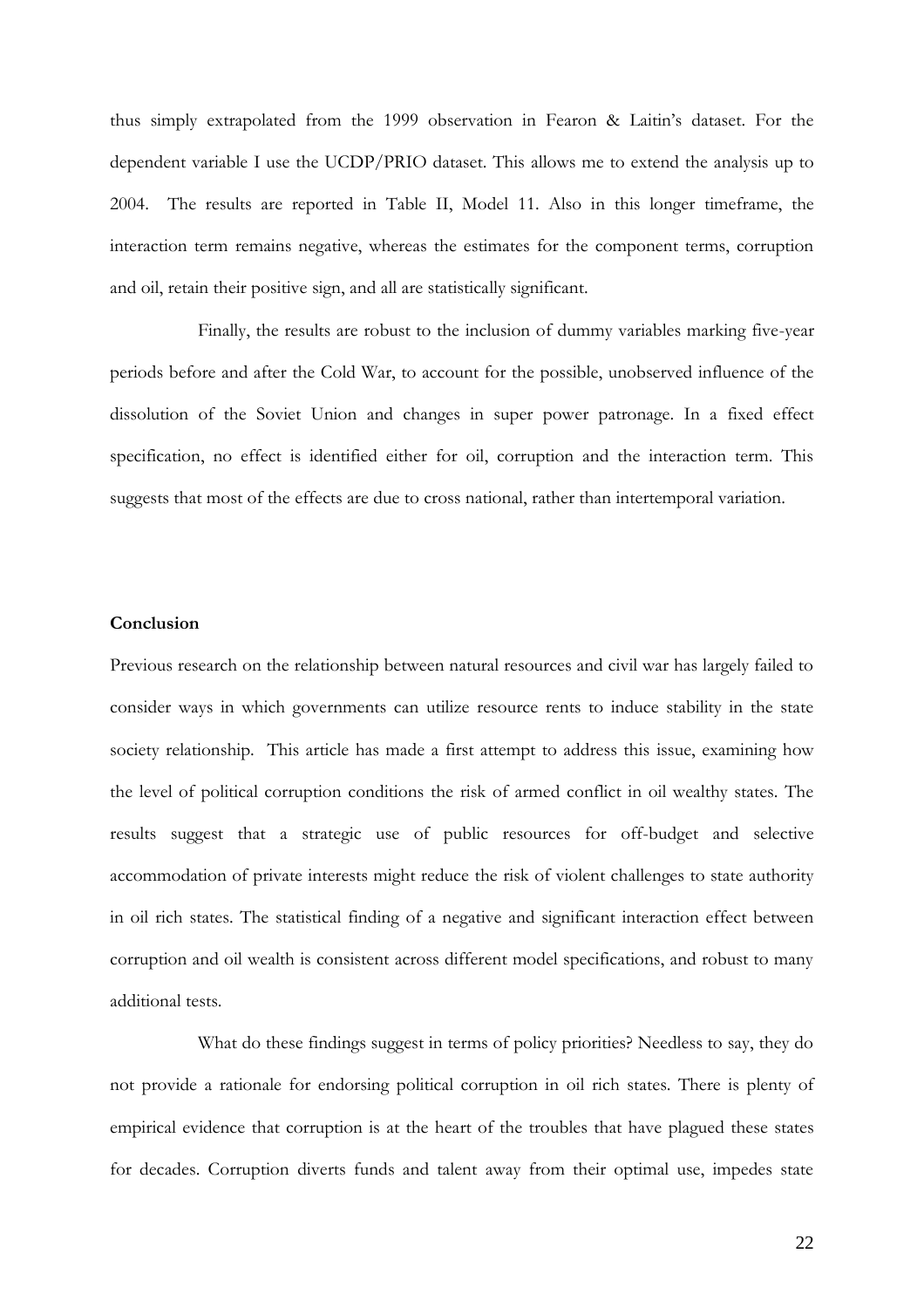provision of public goods, and feeds inequality, poverty and an erosion of social capital in the societies it penetrates. At the same time the findings of this article do suggest a more nuanced understanding of the mechanism linking oil wealth, corruption and civil war than the one conventionally proposed. Instead of aggravating the scramble for the spoils from oil, political corruption might function as a default option for soliciting support where state institutions are weak. Through personal and reciprocal exchanges, material rewards are used to create obligations. The findings hence suggest that the international community need to be cautious of the societal consequences in countries where patronage based networks of political authority disintegrate.

This article only provides a first step in disentangling how governance variables and natural resource wealth might interact to determine the risk of civil war. The econometric test presented here suffers from data problems. Some, such as the reliance on perception-based data for the level of corruption, seem difficult to go about. Others, such as extending the times series with good measures of oil wealth, could be addressed in future studies as new data becomes available. This study has presented general patterns between corruption, oil and armed conflict. The argument and the results hopefully invite more in-depth case studies of how governments might be able to pay for peace through an inequitable and inefficient deployment of oil wealth in the society.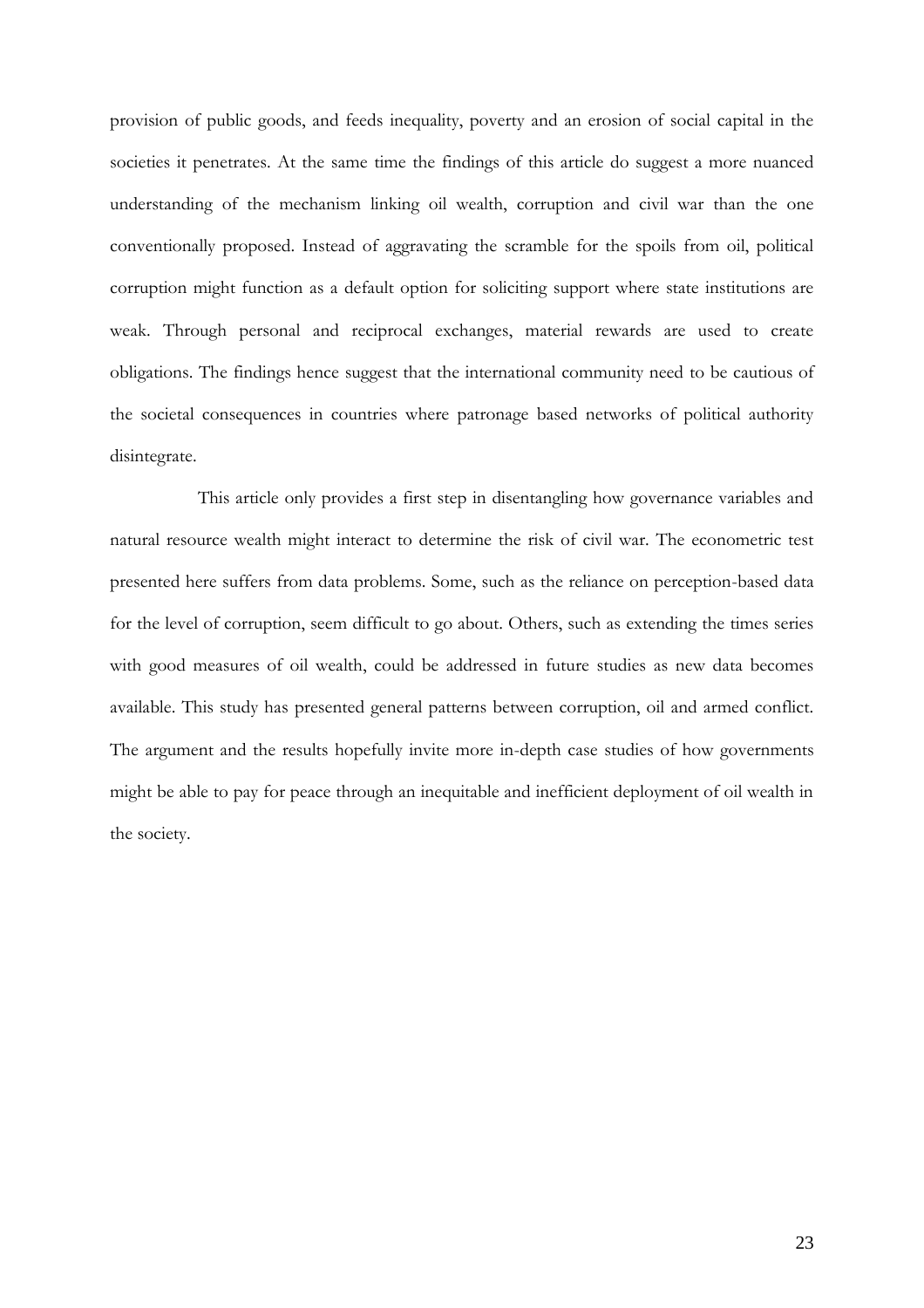# **References**

Amundsen, Inge, 1999. 'Political Corruption: An Introduction to the Issues', Chr. Michelsen Institute Working Paper 1999(7)

(http://www.cmi.no/publications/1999/wp/wp1999-7.pdf).

- Atkinson, Giles & Kirk Hamilton, 2003. 'Savings, Growth and the Resource Curse Hypothesis', *World Development* 31(11): 1793-1807.
- Auty, Richard M., 2000. 'How Natural Resources Affect Economic Development', *Development Policy Review* 18(4): 347-364.
- Auty, Richard M., 2001. *Resource Abundance and Economic Development*. Oxford: Oxford University Press.
- Auty, Richard M., 2004. 'Natural Resources and Civil Strife: A Two-Stage Process', *Geopolitics* 9(1): 29-49.
- Azam, Jean-Paul, 1995. 'How to Pay for the Peace? A Theoretical Framework with References to African Countries', *Public Choice* 83(1-2): 173-184.
- Azam, Jean-Paul, 2006. 'The Paradox of Power Reconsidered: A Theory of Political Regimes in Africa', *Journal of African Economies* 15(1): 26-58.
- Basedau, Matthias & Wolfram Lacher, 2006. 'A Paradox of Plenty? Rent Distribution and Political Stability in Oil States', GIGA Research Program: Dynamics of Violence and Security Cooperation, Working Paper No 21 (http://www.gigahamburg.de/content/publikationen/workingpapers.html).
- Bayart, Jean Francois; Stephen Ellis & Beatrice Hibou, 1999. *The Criminalization of the State in Africa*. Oxford: James Currey.
- Beck, Nathaniel; Jonathan Katz & Richard Tucker, 1998. 'Taking Time Seriously: Time-Series— Cross-Section Analysis with a Binary Dependent Variable', *American Journal of Political Science* 42(4): 1260-1288.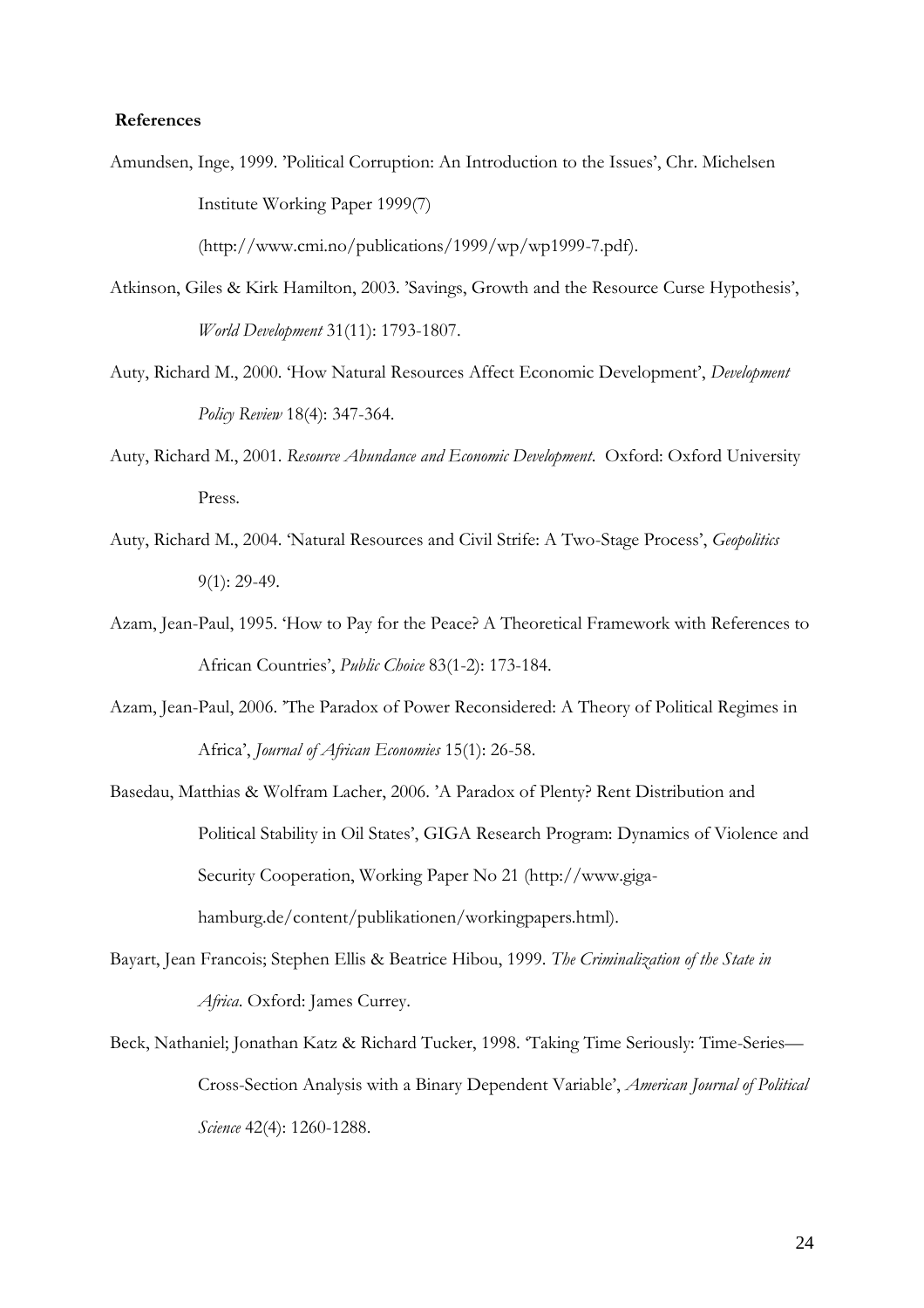- Bellin, Eva, 2005. 'Coercive Institutions and Coercive Leaders' in Marsha P. Posusney & Michele P. Angrist, eds, *Authoritarianism in the Middle East: Regimes and Resistance*. Boulder, CO: Lynne Rienner, (21 -41).
- Bratton, Michael & Nicholas van de Walle, 1997. *Democratic Experiments in Africa: Regime Transitions in Comparative Perspective.* Cambridge: Cambridge University Press.
- Braumoeller, Bear F., 2004. 'Hypothesis Testing and Multiplicative Interaction Terms', *International Organization* 58(Fall): 807-820.
- Bueno de Mesquita, Bruce; Alastair Smith, Randolph Siverson & James D. Morrow, 2003. *The Logic of Political Survival*. Cambridge, MA, & London: MIT Press.
- Buhaug, Halvard, 2006. 'Relative Capability and Rebel Objective in Civil War', *Journal of Peace Research* 43(6): 691-708.
- Chabal, Patrick & Jean Pascal Daloz, 1999*. Africa Works: Disorder as Political Instrument.* Oxford: James Currey Bloomington, IN: Indiana University Press.
- Charap, Joshua & Christian Harm, 1999. 'Institutionalized Corruption and the Kleptocratic State', *International Monetary Fund* WP/99/91, Washington, DC (http://www.imf.org/external/pubs/ft/wp/1999/wp9991.pdf).
- Chaudhry, Kiren A., 1997. *The Price of Wealth: Economics and Institutions of the Middle East*. Ithaca, NY: Cornell University Press.
- Cingranelli, David L. & David L. Richards, 1999. 'Measuring the Level, Pattern, and Sequence of Government Respect for Physical Integrity Rights', *International Studies Quarterly* 43(2): 407-418.
- Collier, Paul & Anke Hoeffler, 2005. 'Resource Rents, Governance and Conflict', *Journal of Conflict Resolution* 49(4): 625-633.
- Collier, Paul & Anke Hoeffler, 2006. 'Testing the Neocon Agenda: Democracy in Resource-Rich Societies', unpublished manuscript.

(http://users.ox.ac.uk/~econpco/research/politicaleconomy.htm).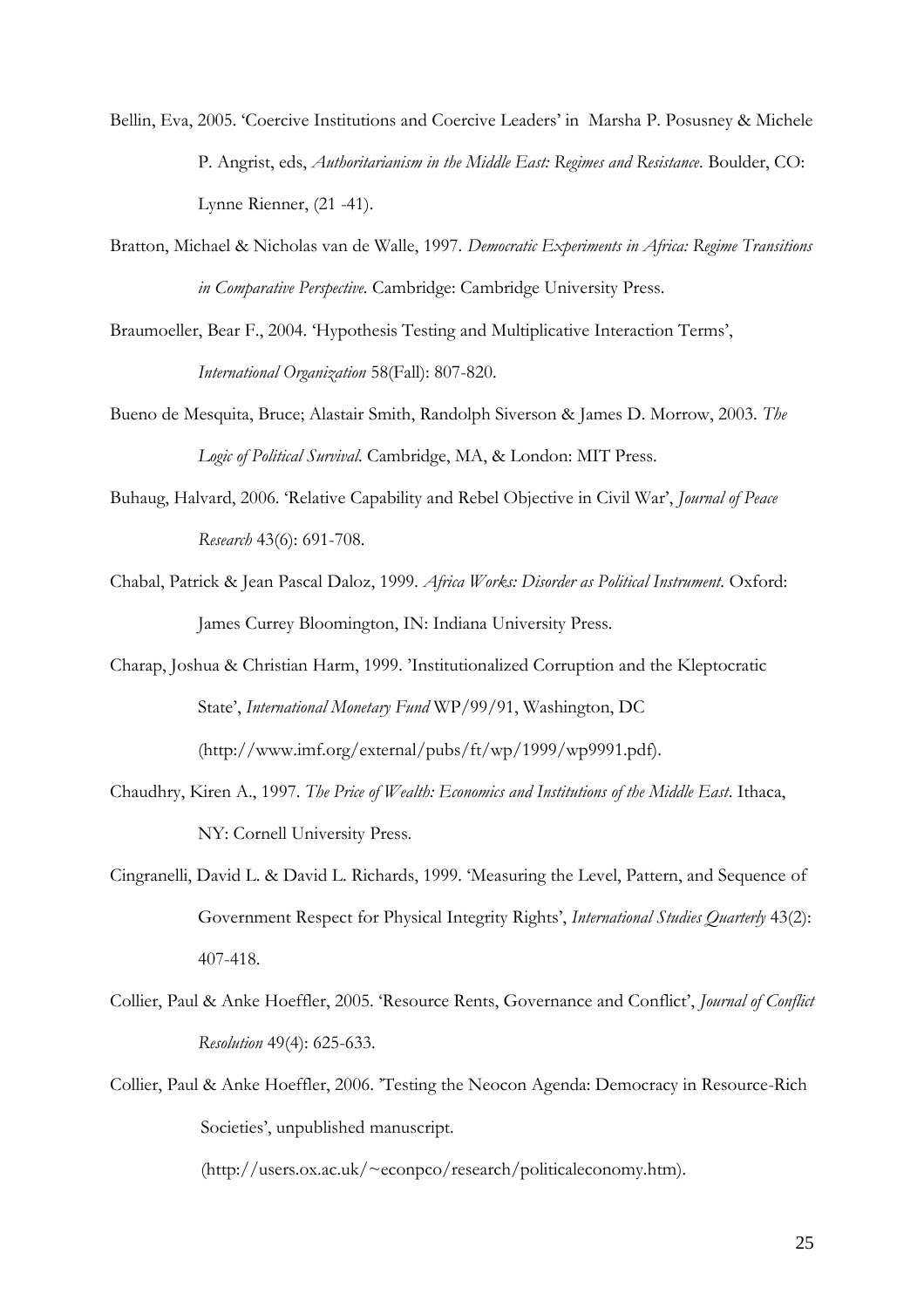- de Soysa, Indra, 2002. 'Paradise Is a Bazaar? Greed, Creed and Governance in Civil War 1989– 99', *Journal of Peace Research* 39(4): 395-416.
- de Soysa, Indra & Eric Neumayer, 2007. 'Resource Wealth and the Risk of Civil War Onset: Results From a New Dataset on Natural Resource Rents, 1970–1999', *Conflict Management and Peace Science* 24(3): 201-218.
- Dietz, Simon; Indra de Soysa & Eric Neumayer, 2007. 'Corruption, the Resource Curse and Genuine Saving', *Environment and Development Economics* 12 (1): 33-53.
- Englebert, Pierre, 2000. 'Solving the Mystery of the Africa Dummy', *World Development* 28(10): 1821-1835.
- Fearon, James D. & David Laitin, 2003a. 'Ethnicity, Insurgency and Civil War', *American Political Science Review* 97(1): 75-90.
- Fearon, James D. & David Laitin, 2003b. 'Additional Tables for Ethnicity, Insurgency and Civil War'. ( http://www.stanford.edu/~jfearon/).
- Fearon, James D., 2005. 'Primary Commodities Exports and Civil War', *Journal of Conflict Resolution* 49(4): 483-507.
- Friedrich, Robert J., 1982. 'In Defense of Multiplicative Terms in Multiple Regression Equations', *American Political Science Review* 26(4): 797-833.
- Gabriel, Jurg Martin, 1999. 'Cameroon's Neopatrimonial Dilemma', *Journal of Contemporary African Studies* 17(2): 173-196.
- Gandhi, Jennifer & Adam Przeworski, 2006. 'Cooperation, Cooptation and Rebellion', *Economics and Politics* 18(March): 1-26.
- Gleditsch, Kristian, 2002. 'Expanded Trade and GDP Data' *Journal of Conflict Resolution* 46(5): 712- 724.
- Gleditsch, Nils Petter; Peter Wallensteen, Mikael Eriksson, Margareta Sollenberg & Håvard Strand, 2002. 'Armed Conflict 1946–2001: A New Dataset', *Journal of Peace Research* 39(5): 615–637.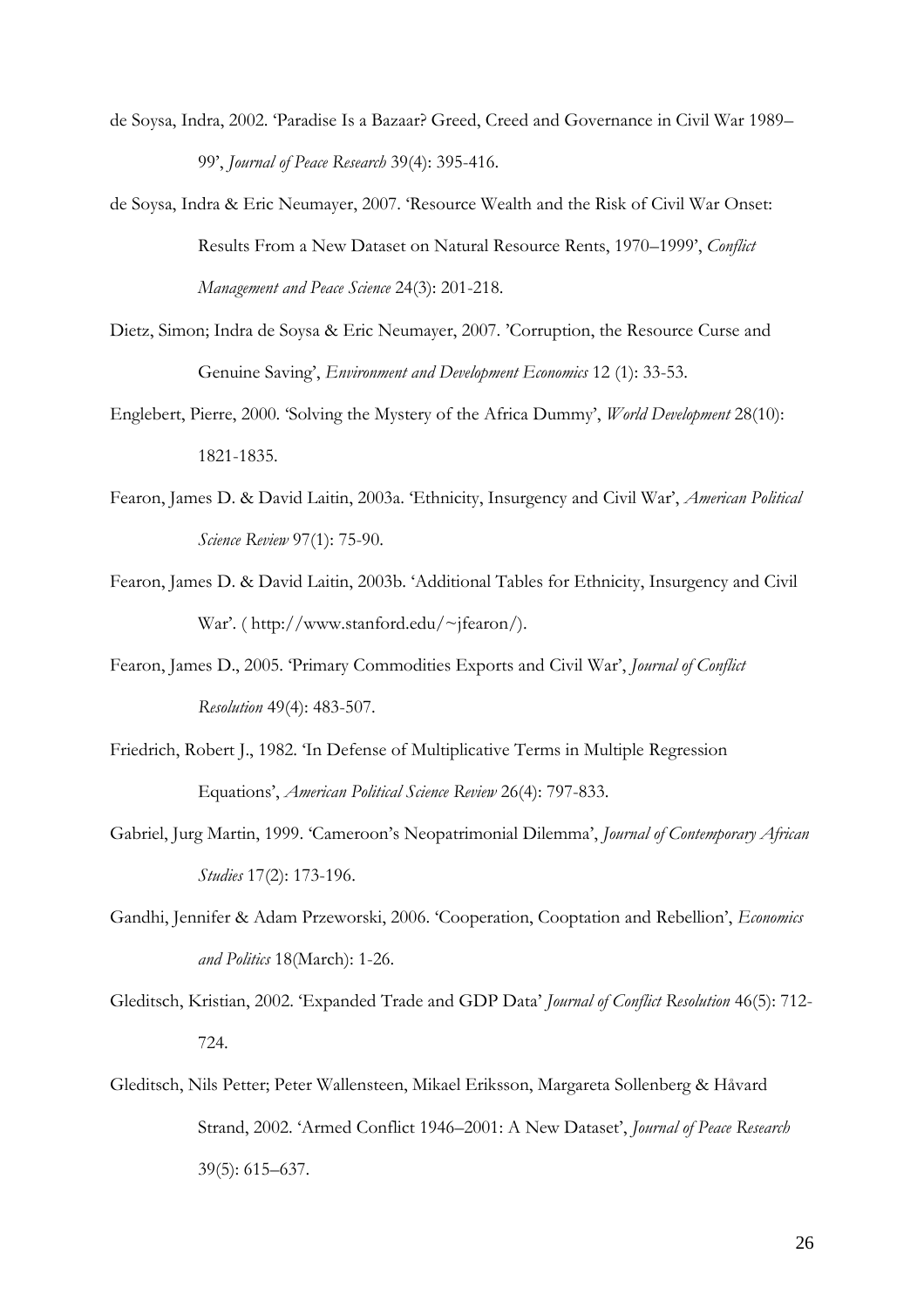- Gurr, Ted R.; Keith Jaggers & Will H. Moore, 1989. Polity II Codebook, unpublished manuscript, University of Colorado.
- Hegre, Håvard; Scott Gates, Nils Petter Gleditsch & Tanja Ellingsen, 2001. 'Toward a Democratic Civil Peace? Democracy, Political Change and Civil War 1816–1992', *American Political Science Review* 95(1): 33-48.
- Hegre, Håvard & Nicholas Sambanis, 2006. 'Sensitivity Analysis of Empirical Results on Civil War Onset', *Conflict Management and Peace Science* 50(4): 341-352.
- Heidenheimer, Arnold J.; Michael Johnston & Victor T. LeVine, eds., 1993. *Political Corruption. A Handbook.* New Brunswick, NJ: Transaction Publishers.
- Herbst, Jeffrey, 2000. *States and Power in Africa: Comparative Lessons in Authority and Control*. Princeton, NJ: Princeton University Press.

Herbst, Jeffrey, 2001. 'The Politics of Revenue Sharing in Resource Dependent States', *UNU/Wider Discussion Paper* No. 2001/43

(www.wider.unu.edu/publications/dps/dp2001-43.pdf)

- Heston, Alan; Robert Summers & Bettina Aten, 2006. Penn World Tables, Version 6.2, Center for International Comparisons of Production, Income and Prices at the University of Pennsylvania (http://pwt.econ.upenn.edu/).
- Humphreys, Macartan, 2005. 'Natural Resources, Conflict and Conflict Resolution: Uncovering the Mechanisms', *Journal of Conflict Resolution* 49(4): 508-537.
- Huntington, Samuel P., 1968. *Political Order in Changing Societies*. New Haven, CT & London: Yale University Press.
- Jackson, Robert H. & Carl G. Rosberg, 1982. *Personal Rule in Black Africa: Prince, Autocrat, Prophet, Tyrant*. Berkeley, CA: University of California Press.
- Jensen, Nathan & Leonard Wantchekon, 2004. 'Resource Wealth and Political Regimes in Africa', *Comparative Political Studies* 37(7): 816-841.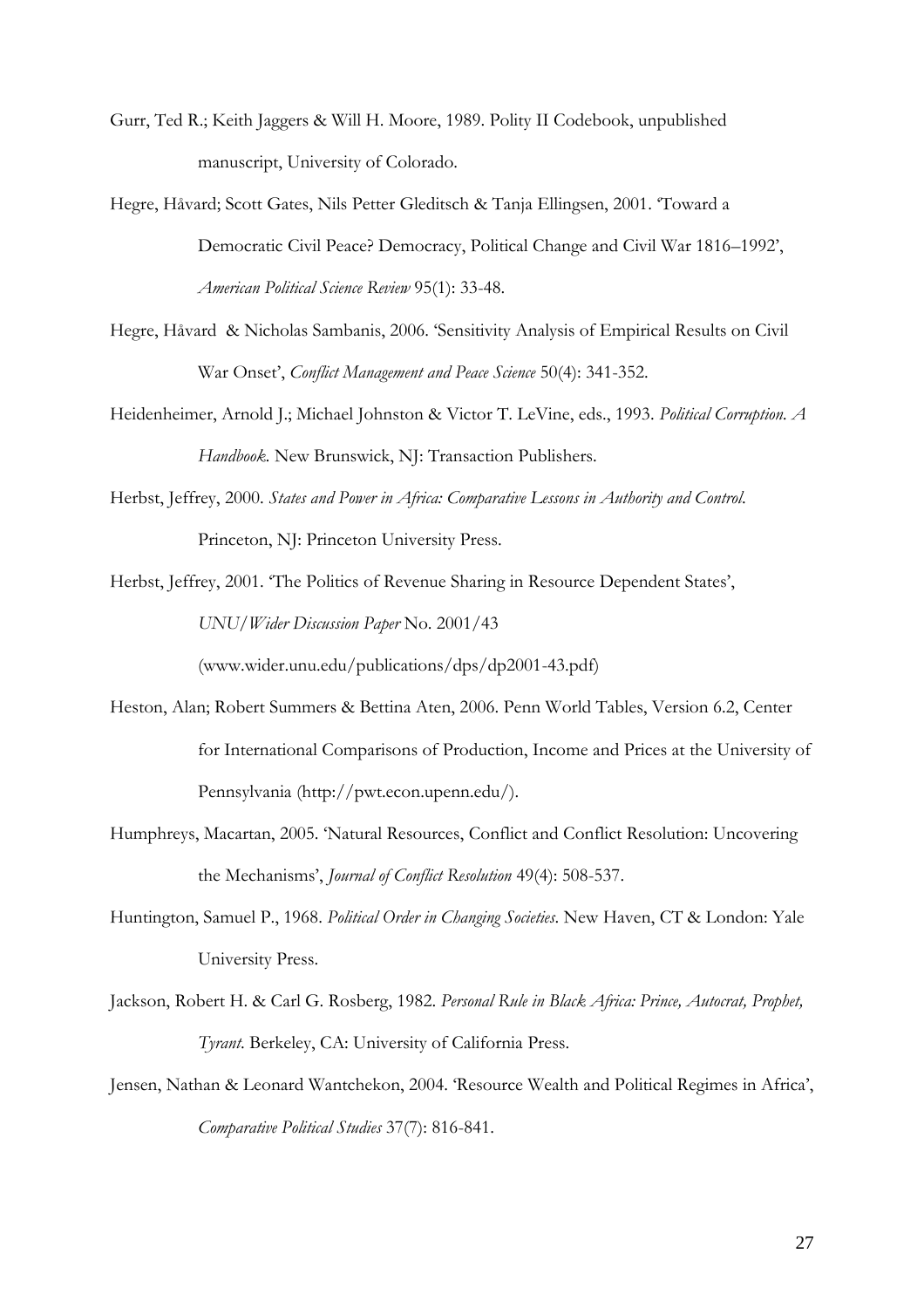- Johnston, Michael, 1986. 'The Political Consequences of Corruption: A Reassessment', *Comparative Politics* 18(4): 459-477.
- Karl, Terry, 1997. *The Paradox of Plenty: Oil Booms and Petro States.* Berkeley, CA: University of California Press.
- Keefer, Phillip, 2007. 'Clientelism, Credibility, and the Policy Choices of Young Democracies', *American Journal of Political Science*, 51(4): 804–821.
- Keefer, Phillip & Razvan Vlaicu, n.d. 'Democracy, Credibility and Clientelism', Journal of Law, Economics, and Organization. Forthcoming.
- Khan, Mushtaq, 1996. 'The Efficiency Implication of Corruption', *Journal of International Development* 8(5): 683-696.
- King, Gary & Langche Zeng, 2001a. 'Explaining Rare Events in International Relations', *International Organization* 55(3): 693-715.
- King, Gary & Langche Zeng, 2001b. 'Logistic Regression in Rare Events Data', *Political Analysis* 9(2): 137-163.
- Lam, Ricky & Leonard Wantchekon, 2003. 'Dictatorship as Political Dutch Disease', unpublished manuscript [\(http://www.nyu.edu/gsas/dept/politics/faculty/wantchekon](http://www.nyu.edu/gsas/dept/politics/faculty/wantchekon%20/research/)   $research/lr-04-10.pdf$ .
- Le Billon, Philippe, 2001. 'The Political Ecology of War: Natural Resources and Armed Conflicts', *Political Geography* 20(5): 561-584.
- Le Billon, Philippe, 2003. 'Buying Peace or Fuelling War: The Role of Corruption in Armed Conflicts', *Journal of International Development* 15(4): 413-426.
- Luciani, Giacomo, 1987. 'Allocation versus Production States: A Theoretical Framework', in Hazem Beblawi & Giacomo Luciani, eds, *The Rentier State.* New York: Croom Helm  $(65-85)$ .
- Lujala, Päivi; Nils Petter Gleditsch & Elisabeth Gilmore, 2005. 'A Diamond Curse? Civil War and a Lootable Resource', *Journal of Conflict Resolution* 49(4): 538-562.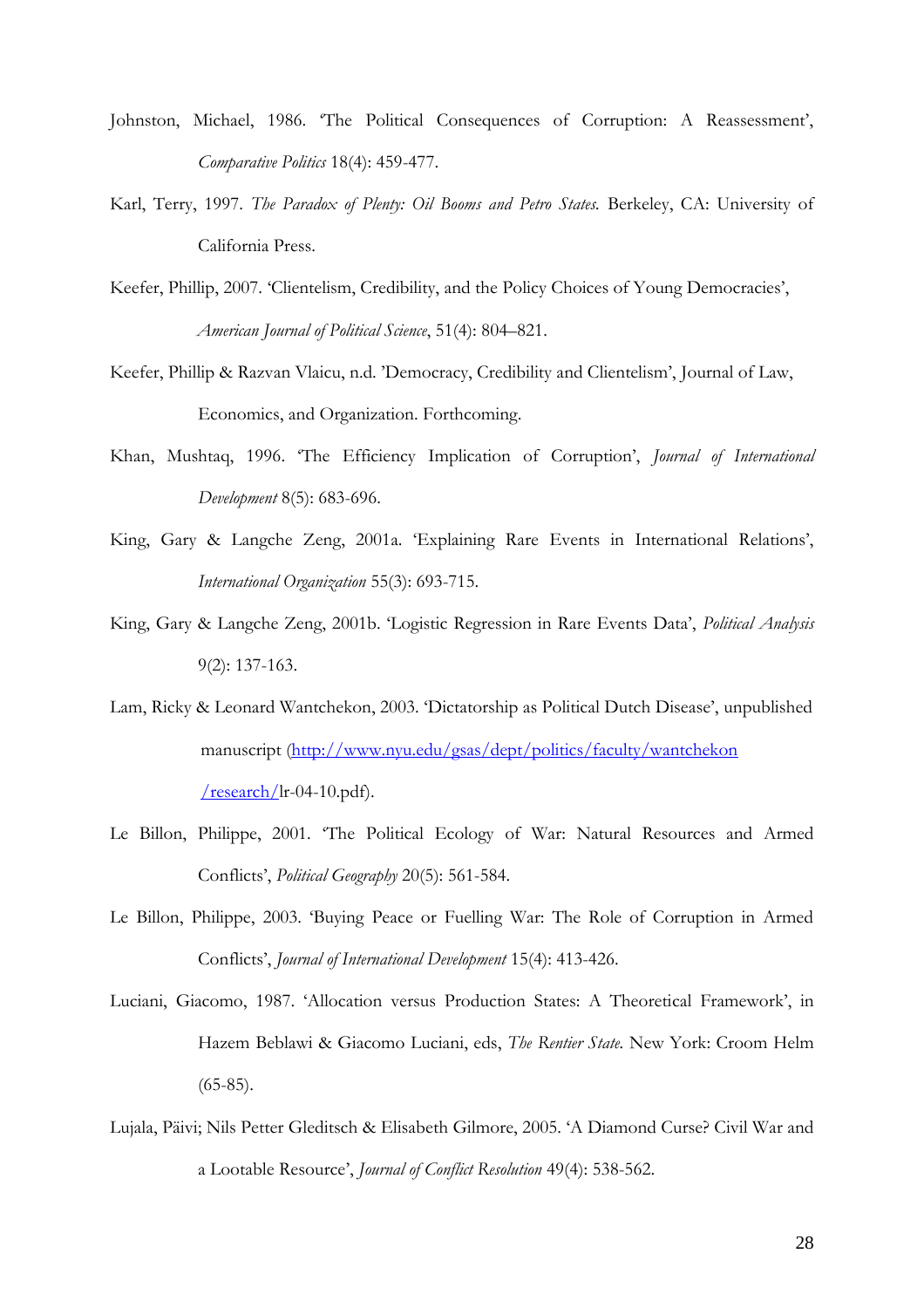Marshall, Monty G. & Keith Jaggers, 2005. *Polity IV Project: Political Regime Characteristics and Transitions, 1800–2004*, Dataset's User Manual. Arlington, VA: Center for Global Policy, George Mason University.

Mauro, Paolo, 1995. 'Corruption and Growth', *Quarterly Journal of Economics* 110(3): 681-712.

- Mehlum, Halvor; Karl Ove Moene & Ragnar Torvik, 2006a. 'Cursed by Resources or Institutions?', *World Economy* 29(8): 1117-1131.
- Mehlum, Halvor; Karl Ove Moene & Ragnar Torvik, 2006b. 'Institutions and the Resource Curse', *Economic Journal* 116(January): 1-20.
- Miguel, Edward; Shanker Satyanath & Ernest Sergenti, 2004. 'Economic Shocks and Civil Conflict: An Instrumental Variables Approach', *Journal of Political Economy* 112(4): 725-753.
- Moore, Mick, 2001. 'Political Underdevelopment What Causes 'Bad Governance', *Public Management Review* 3(3): 385-418.
- Moore, Mick, 2004. 'Revenue State Formation and the Quality of Governance in Developing Countries', *International Political Science Review* 25(3): 297-319.
- PRS group, 2006 'International Country Risk Guide: The Political Risk Rating' from the PRS Group, Inc., East Syracuse, New York, USA.

(http://www.icrgonline.com/page.aspx?page=icrgmethods# The Political Risk).

Raknerud, Arvid & Håvard Hegre, 1997. 'The Hazard of War: Reassessing the Evidence for the Democratic Peace', *Journal of Peace Research* 33(4): 385-404.

Robinson, James A., 2005. 'Politician-Proof Policy?', *Desarrollo y Sociedad* 55: 1-56.

- Robinson, James A.; Ragnar Torvik & Thierry Verdier, 2006. 'Political Foundations of the Resource Curse', *Journal of Development Economics* 79(2): 447-468.
- Ron, James, 2005. 'Paradigm in Distress? Primary Commodities and Civil War*', Journal of Conflict Resolution* 49(4): 443-450.

Ross, Michael, 2001. 'Does Oil Hinder Democracy', *World Politics* 53(April): 325-361.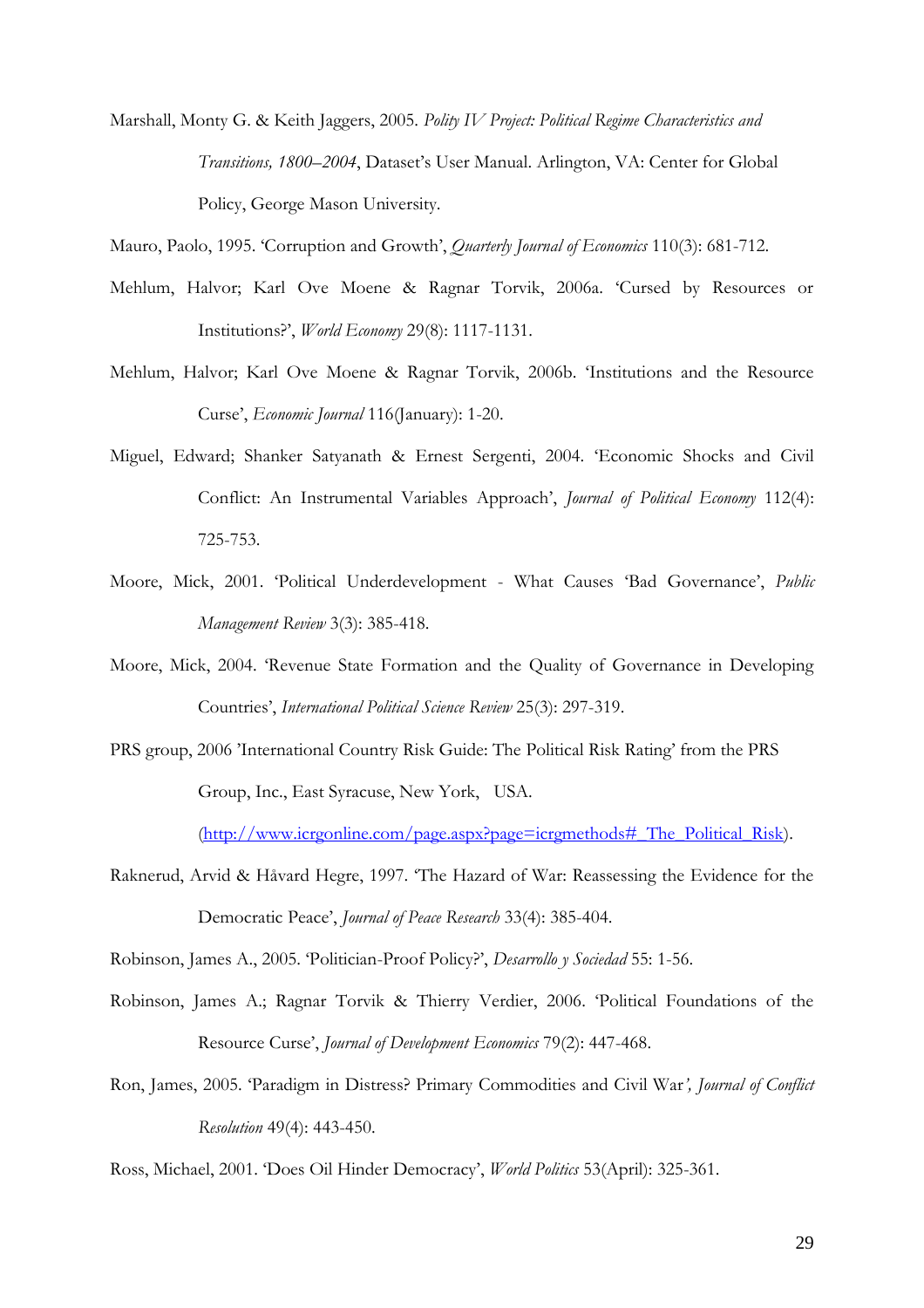- Ross, Michael, 2004. 'What Do We Know About Natural Resources and Civil War', *Journal of Peace Research* 41(3): 337-356.
- Ross, Michael, 2006. 'A Closer Look at Oil, Diamonds and Civil War', *Annual Review of Political Science* 9: 265-300.
- Sachs, Jeffrey & Andrew M. Warner, 1995. 'Natural Resource Abundance and Economic Growth', *NBER Working Paper* No.5398.
- Sachs, Jeffrey & Andrew M. Warner, 2001. 'The Curse of Natural Resources', *European Economic Review* 45(4-6): 827-838.
- Smith, Benjamin, 2004. 'Oil Wealth and Regime Survival in the Developing World', *American Journal of Political Science* 48(2): 232-246.
- Snyder, Richard & Rhavi Bhavnani, 2005. 'Diamonds, Blood and Taxes. A Revenue Centered Framework for Explaining Political Order', *Journal of Conflict Resolution* 49(4): 563-597.
- Snyder, Richard, 2006. 'Does Lootable Wealth Breed Disorder? A Political Economy of Extraction Framework', *Comparative Political Studies* 39(8): 943-968.

StataCorp, 2005. *Stata Statistical Software: Release 9*. College Station, TX: StataCorp.

- Treisman, Daniel. 2000. 'The Causes of Corruption: A Cross National Study', *Journal of Public Economics* 76(3): 399–458.
- Vandewalle, Dirk, 1998. *Libya Since Independence: Oil and State-Building.* Ithaca, NY: Cornell University Press.
- Acemoglu, Daron, James A. Robinson & Thierry Verdier, 2004. 'Alfred Marshall Lecture: Kleptocracy and Divide-and-Rule: A Model of Personal Rule', *Journal of the European Economic Association* 2(2-3): 162-192.
- Wantchekon, Leonard, 2002. 'Why Do Resource Dependent Countries Have Authoritarian Governments?', *Journal of African Finance and Economic Development* 5(2): 57-77.
- Wintrobe, Ronald, 1998. *The Political Economy of Dictatorship.* Cambridge: Cambridge University Press.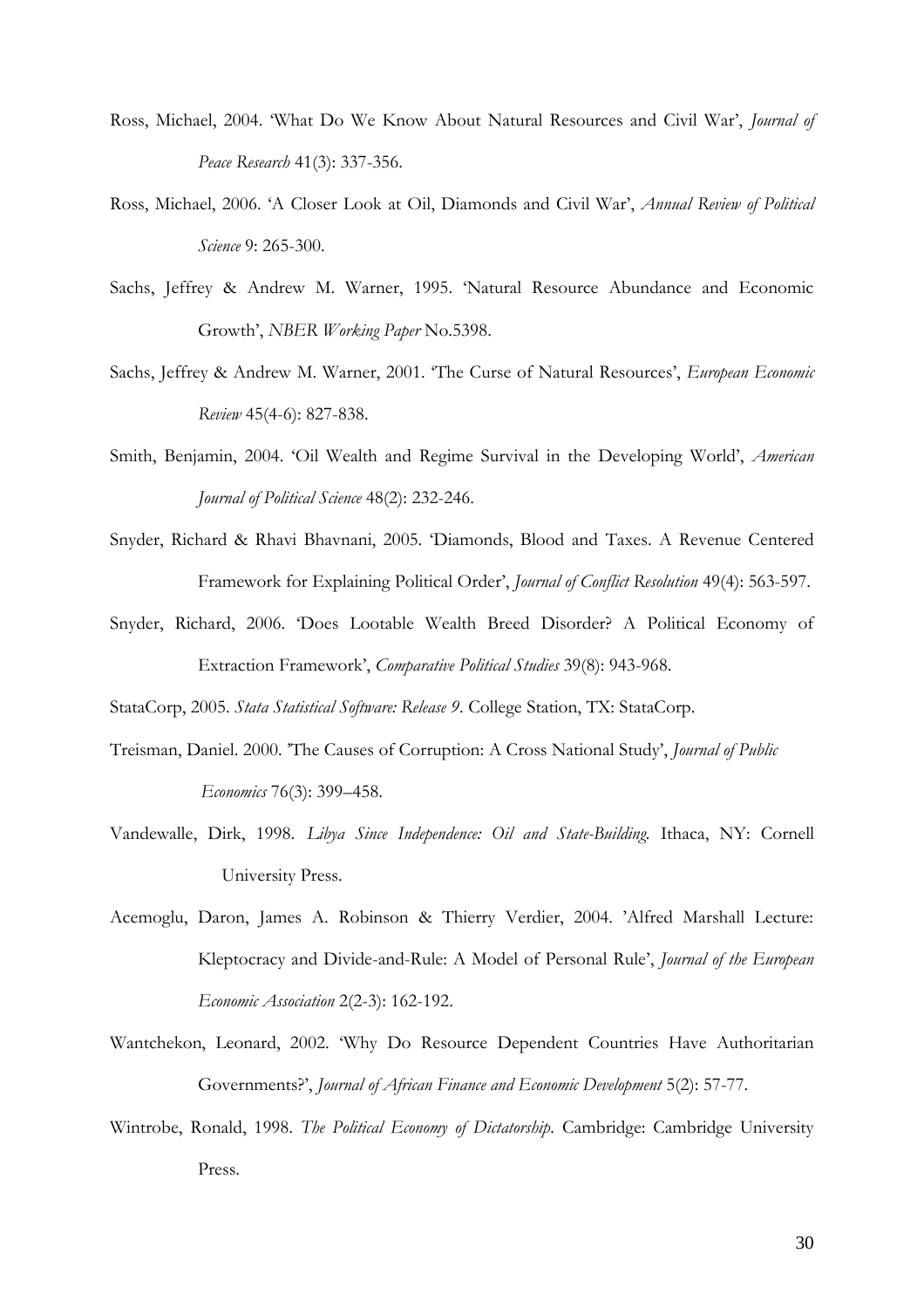World Bank, 2007. *World Development Indicators*. Washington, DC: World Bank.

Yates, Douglas A., 1996. *The Rentier State in Africa.* Asmara: Africa World Press.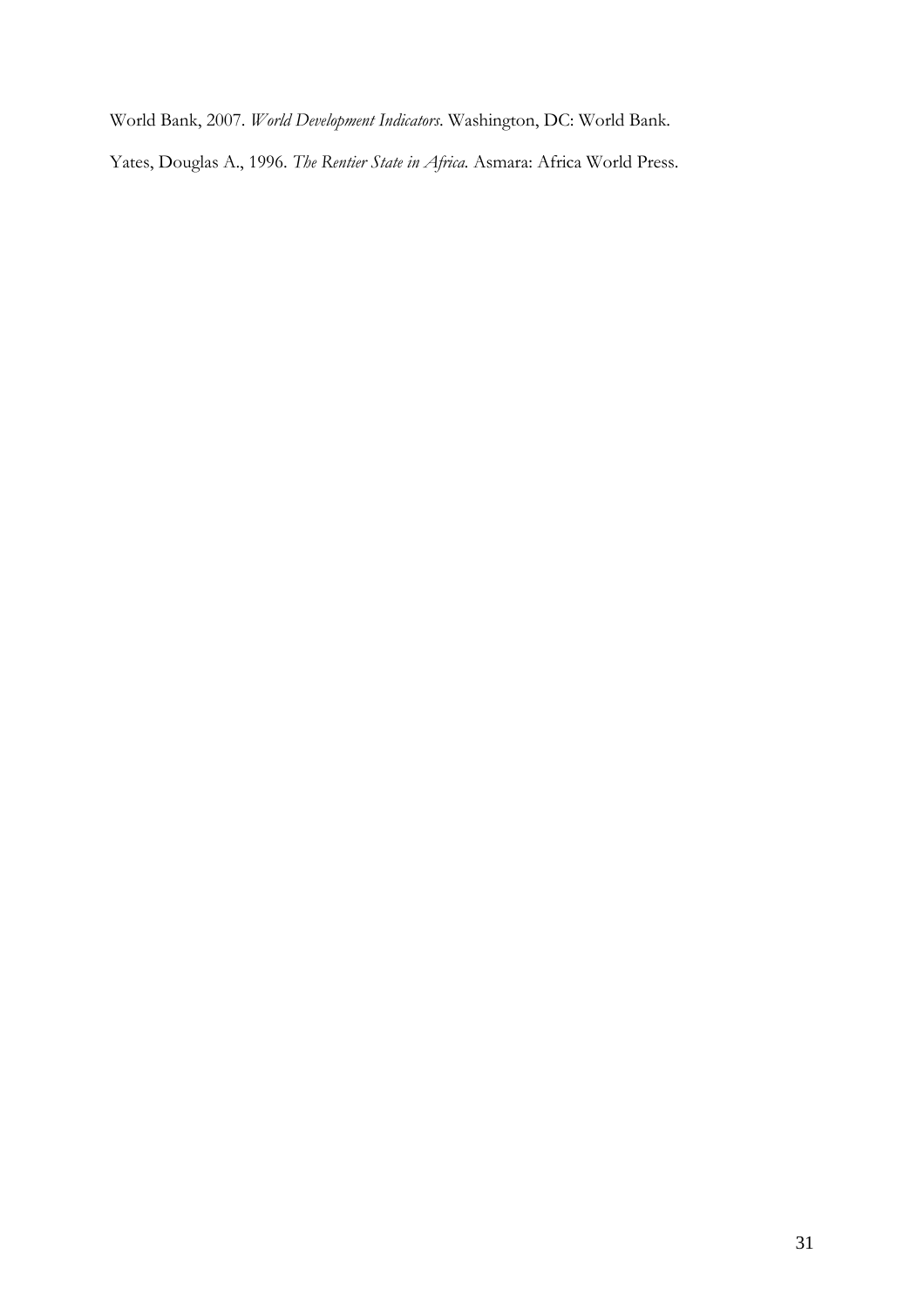|                            | (1)        | (2)         | (3)         | (4)        | (5)        | (6)        |
|----------------------------|------------|-------------|-------------|------------|------------|------------|
|                            | UCDP/      | UCDP/       | UCDP/       | Fearon &   | Fearon &   | Fearon &   |
|                            | PRIO       | <b>PRIO</b> | <b>PRIO</b> | Laitin     | Laitin     | Laitin     |
|                            | onset      | onset       | onset       | onset      | onset      | onset      |
|                            |            |             |             | 10.17***   |            |            |
| $Oil$ production $_{t-1}$  | $2.26**$   | 1.57        | 7.59***     |            | 8.70***    | 32.32***   |
|                            | (1.02)     | (1.06)      | (1.99)      | (3.31)     | (3.33)     | (5.93)     |
| $Corruption_{t-1}$         |            | $0.24**$    | $0.26***$   |            | $0.30*$    | $0.35**$   |
|                            |            | (0.10)      | (0.10)      |            | (0.17)     | (0.17)     |
| Corruption*oil t-1         |            |             | $-1.72***$  |            |            | $-5.80***$ |
|                            |            |             | (0.62)      |            |            | (1.25)     |
|                            |            |             |             |            |            |            |
| $GDP/cap$ <sub>t-1</sub>   | $-0.12**$  | $-0.07$     | $-0.08$     | $-0.61***$ | $-0.57**$  | $-0.62**$  |
|                            | (0.06)     | (0.06)      | (0.06)      | (0.23)     | (0.24)     | (0.26)     |
| Democracy <sub>t-1</sub>   | $-0.64**$  | $-0.61**$   | $-0.61**$   | $-0.88$    | $-0.83$    | $-0.79$    |
|                            | (0.29)     | (0.29)      | (0.29)      | (0.64)     | (0.63)     | (0.63)     |
|                            |            |             |             |            |            |            |
| Autocracy $_{t-1}$         | 0.12       | 0.04        | $0.02\,$    | $-0.38$    | $-0.47$    | $-0.53$    |
|                            | (0.36)     | (0.35)      | (0.35)      | (0.55)     | (0.56)     | (0.56)     |
|                            | $0.25***$  | $0.23***$   | $0.23***$   | $0.31**$   | $0.28*$    | $0.29**$   |
| Populationlog              |            |             |             |            |            |            |
|                            | (0.08)     | (0.08)      | (0.08)      | (0.14)     | (0.15)     | (0.15)     |
| Ethnic                     | $1.30**$   | $1.29**$    | $1.27**$    | $-0.25$    | $-0.39$    | $-0.42$    |
| fractionalization          | (0.57)     | (0.57)      | (0.57)      | (0.72)     | (0.70)     | (0.69)     |
|                            |            |             |             |            |            |            |
| Religious                  | $-1.22*$   | $-1.09$     | $-1.10$     | $-0.29$    | $-0.01$    | $-0.09$    |
| fractionalization          | (0.66)     | (0.69)      | (0.69)      | (1.28)     | (1.33)     | (1.33)     |
| Mountainous                | $0.06\,$   | $0.08\,$    | $0.08\,$    | $0.01\,$   | 0.05       | 0.05       |
| terrain                    | (0.13)     | (0.13)      | (0.13)      | (0.16)     | (0.15)     | (0.15)     |
|                            |            |             |             |            |            |            |
| Instability <sub>t-1</sub> | 0.03       | $-0.03$     | $-0.04$     | 0.50       | 0.41       | 0.33       |
|                            | (0.28)     | (0.28)      | (0.28)      | (0.52)     | (0.53)     | (0.53)     |
| Non-contiguous             | $0.83***$  | $0.78**$    | $0.80**$    | 1.97**     | 1.98**     | 1.96**     |
| territory                  | (0.32)     | (0.35)      | (0.35)      | (0.87)     | (0.81)     | (0.83)     |
|                            |            |             |             |            |            |            |
| Time since                 | $1.04**$   | $1.04**$    | $1.02**$    | $-1.36$    | $-1.41$    | $-1.47$    |
| conflict                   | (0.50)     | (0.48)      | (0.47)      | (0.94)     | (0.94)     | (0.96)     |
| Constant                   | $-7.38***$ | $-8.05***$  | $-8.07***$  | $-7.42***$ | $-8.04***$ | $-8.22***$ |
|                            | (1.46)     | (1.46)      | (1.47)      | (2.63)     | (2.74)     | (2.74)     |
| Observations               | 1662       | 1662        | 1662        | 1662       | 1662       | 1662       |
| Countries                  | 123        | 123         | 123         | 123        | 123        | 123        |

Table I. Logit Analysis of the Onset of Civil Conflict, 1985-99, Oil Production and Corruption

UCDP/PRIO onset: +25 annual battle deaths, Fearon & Laitin: + 1000 annual battle deaths Robust standard errors in parentheses, after clustering on country.

\* significant at 10%; \*\* significant at 5%; \*\*\* significant at 1%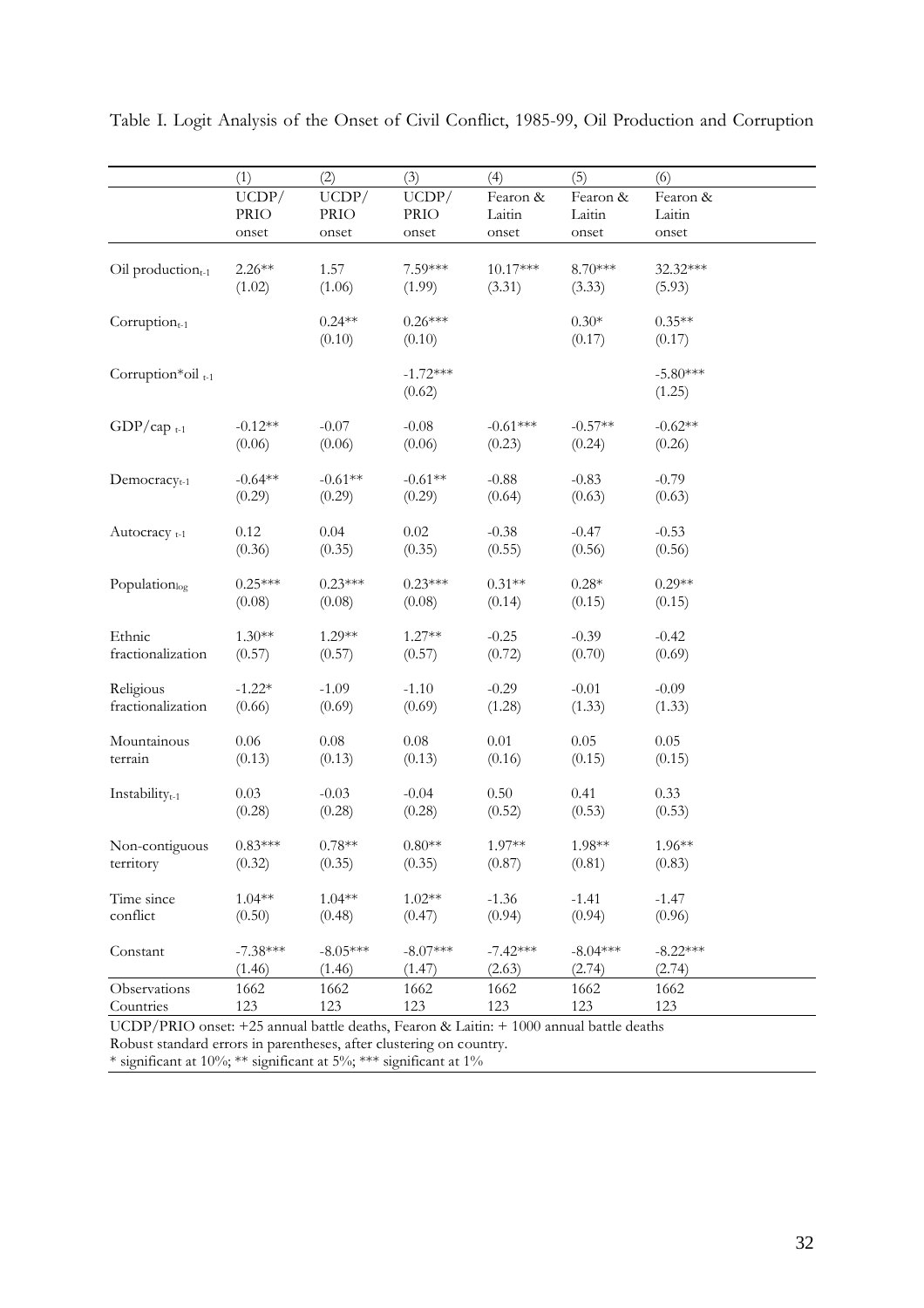|                               | (7)         | (8)        | (9)         | (10)       | (11)        |
|-------------------------------|-------------|------------|-------------|------------|-------------|
|                               | UCDP/       | Fearon &   | UCDP/       | Fearon &   | UCDP/       |
|                               | <b>PRIO</b> | Laitin     | <b>PRIO</b> | Laitin     | <b>PRIO</b> |
|                               | onset       | onset      | onset       | onset      | onset       |
|                               | Repression  | Repression | Oil         | Oil        | 1985        |
|                               | control     | control    | rents       | rents      | $-2004$     |
|                               |             |            |             |            |             |
| $\mathrm{Oil}_{t-1}$          | $7.57***$   | 37.68***   | $0.05***$   | $0.25***$  | $0.03**$    |
|                               | (2.00)      | (6.04)     | (0.01)      | (0.04)     | (0.02)      |
|                               |             |            |             |            |             |
| $Corruption_{t-1}$            | $0.26***$   | 0.27       | $0.27***$   | $0.36**$   | $0.35**$    |
|                               | (0.10)      | (0.21)     | (0.10)      | (0.17)     | (0.17)      |
|                               | $-1.70***$  | $-7.12***$ | $-0.01***$  | $-0.06***$ | $-0.01**$   |
| Corruption*oil <sub>t-1</sub> | (0.62)      | (1.21)     | (0.00)      | (0.01)     | (0.00)      |
|                               |             |            |             |            |             |
|                               |             |            |             |            |             |
| $GDP/cap$ <sub>t-1</sub>      | $-0.09$     | $-0.68***$ | $-0.07$     | $-0.56**$  | $-0.02$     |
|                               | (0.07)      | (0.26)     | (0.06)      | (0.25)     | (0.04)      |
|                               |             |            |             |            |             |
| $Democracyt-1$                | $-0.65**$   | $-0.66$    | $-0.62**$   | $-0.79$    | $-0.45$     |
|                               | (0.29)      | (0.71)     | (0.29)      | (0.63)     | (0.39)      |
|                               |             |            |             |            |             |
| Autocracy $_{t-1}$            | $0.01\,$    | $-0.37$    | $0.02\,$    | $-0.53$    | $0.08\,$    |
|                               | (0.36)      | (0.61)     | (0.35)      | (0.55)     | (0.42)      |
|                               | $0.23***$   | 0.20       | $0.23***$   | $0.28*$    | $0.36***$   |
| Populationlog                 | (0.09)      | (0.16)     | (0.08)      | (0.14)     | (0.10)      |
|                               |             |            |             |            |             |
| Ethnic                        | $1.22**$    | $-0.53$    | $1.27**$    | $-0.36$    | 2.24 ***    |
| fractionalization             | (0.57)      | (0.74)     | (0.57)      | (0.69)     | (0.60)      |
|                               |             |            |             |            |             |
| Religious                     | $-1.08$     | $-0.69$    | $-1.11$     | 0.03       | $-1.46**$   |
| fractionalization             | (0.71)      | (1.53)     | (0.69)      | (1.30)     | (0.74)      |
|                               |             |            |             |            |             |
| Mountainous                   | 0.09        | 0.04       | $0.08\,$    | 0.03       | $-0.05$     |
| terrain                       | (0.13)      | (0.18)     | (0.13)      | (0.15)     | (0.14)      |
|                               |             |            |             |            |             |
| Instability <sub>t-1</sub>    | $-0.03$     | 0.14       | $-0.04$     | 0.37       | $-0.17$     |
|                               | (0.28)      | (0.53)     | (0.28)      | (0.53)     | (0.34)      |
| Non-contiguous                | $0.82**$    | $2.47**$   | $0.79**$    | $1.90**$   | $0.60*$     |
| territory                     | (0.35)      | (1.11)     | (0.36)      | (0.78)     | (0.36)      |
|                               |             |            |             |            |             |
| Time since                    | $1.13**$    | $-2.30*$   | $1.02**$    | $-1.35$    | 0.55        |
| conflict                      | (0.49)      | (1.35)     | (0.47)      | (0.90)     | (0.57)      |
|                               |             |            |             |            |             |
| Physical                      | 0.03        | $-0.18$    |             |            |             |
| integrity rights              | (0.07)      | (0.11)     |             |            |             |
|                               |             |            |             |            |             |
| Constant                      | $-8.06***$  | $-8.18***$ | $-8.21***$  | $-5.33*$   | $-11.02***$ |
|                               | (1.47)      | (2.72)     | (1.61)      | (2.98)     | (2.06)      |
| Observations                  | 1640        | 1640       | 1662        | 1662       | 2006        |
| Countries                     | 122         | 122        | 123         | 123        | 124         |

Table II. Logit Analysis of the Onset of Civil Conflict, Oil and Corruption, With Alternative Specifications

UCDP/PRIO onset: +25 annual battle deaths, Fearon & Laitin: + 1000 annual battle deaths

Robust standard errors in parentheses, after clustering on country. \* significant at 10%; \*\* significant at 5%; \*\*\* significant at 1%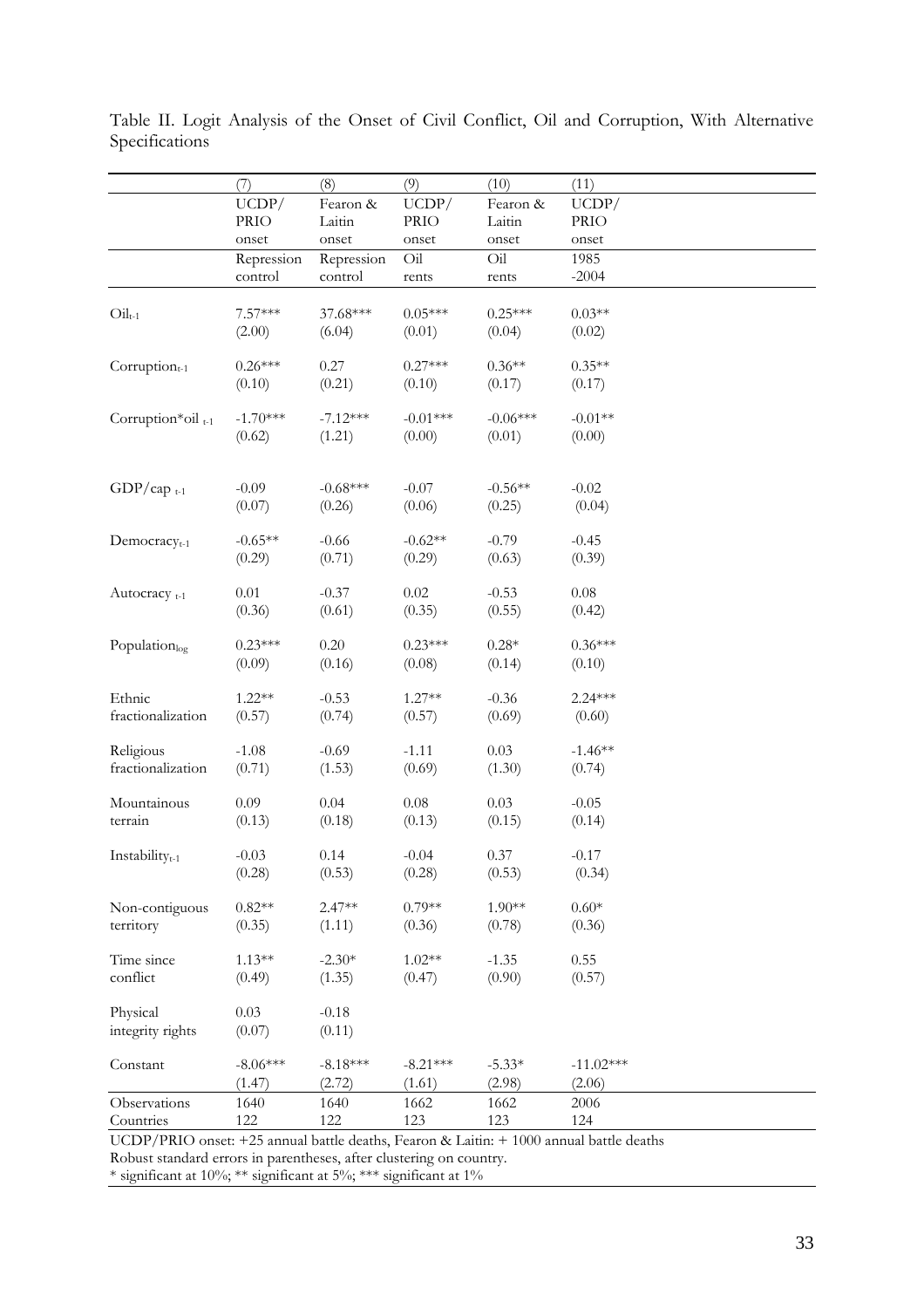



Figure 2. Marginal Effect in Log(odds) of Oil Production on the Risk of Civil Conflict by the Level of Corruption, Fearon & Laitin Dependent Variable.